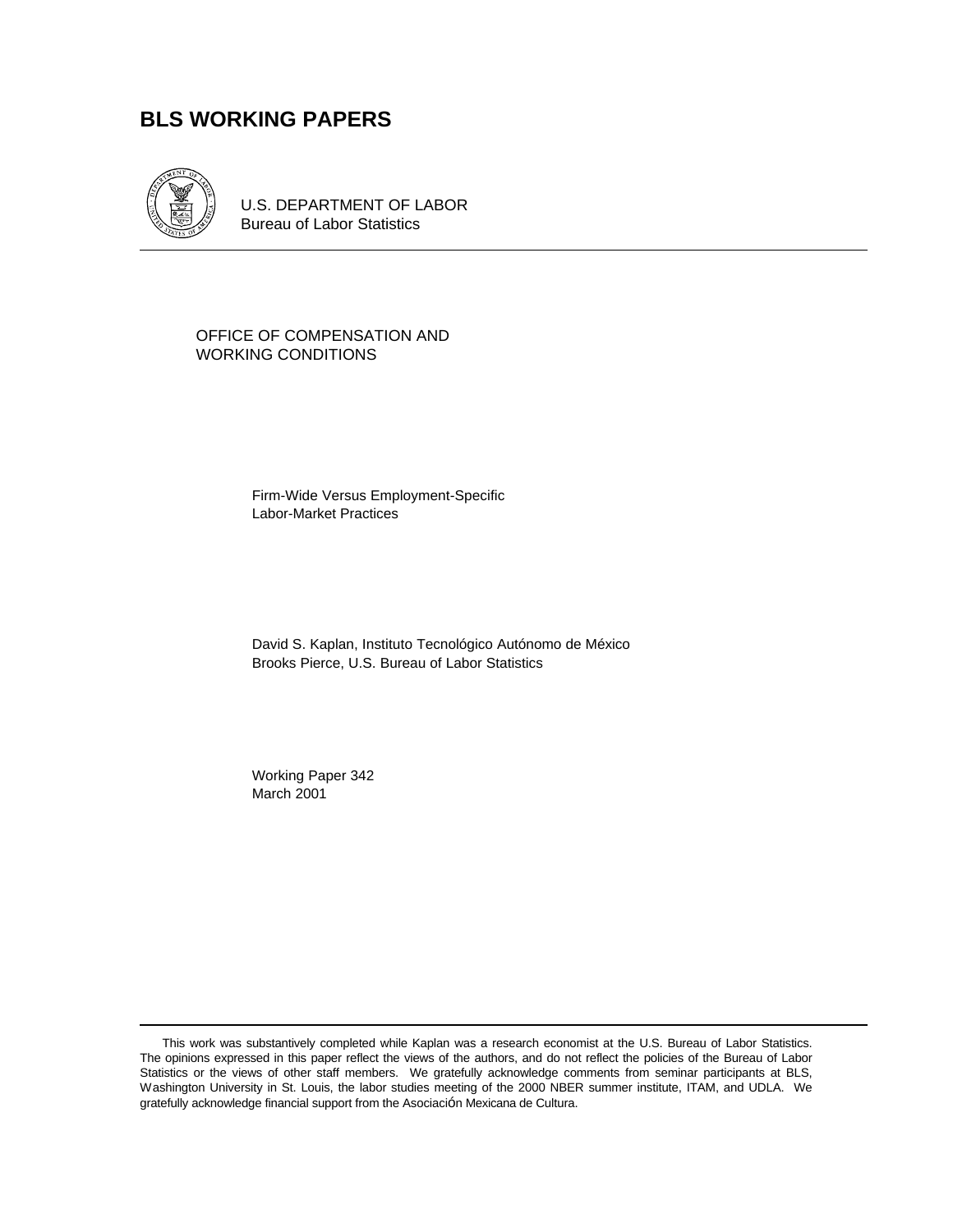Firm-Wide Versus Establishment-Specific Labor-Market Practices\*

January 29, 2001

David S. Kaplan Departamento de Economía and Centro de Investigación Económica Instituto Tecnológico Autónomo de México Av. Camino Santa Teresa #930 MÈxico, D.F. 10700 Mexico E-mail: kaplan@itam.mx

> Brooks Pierce U.S. Bureau of Labor Statistics 2 Massachusetts Ave. Room 4130 Washington, DC 20212-0001 USA E-mail: pierce  $b$ @bls.gov

<sup>\*</sup> This work was substantively completed while Kaplan was a research economist at the U.S. Bureau of Labor Statistics. The opinions expressed in this paper reflect the views of the authors, and do not reflect the policies of the Bureau of Labor Statistics or the views of other staff members. We gratefully acknowledge comments from seminar participants at BLS, Washington University in St. Louis, the labor studies meeting of the 2000 NBER summer institute, ITAM, and UDLA. We also gratefully acknowledge financial support from the Asociación Mexicana de Cultura.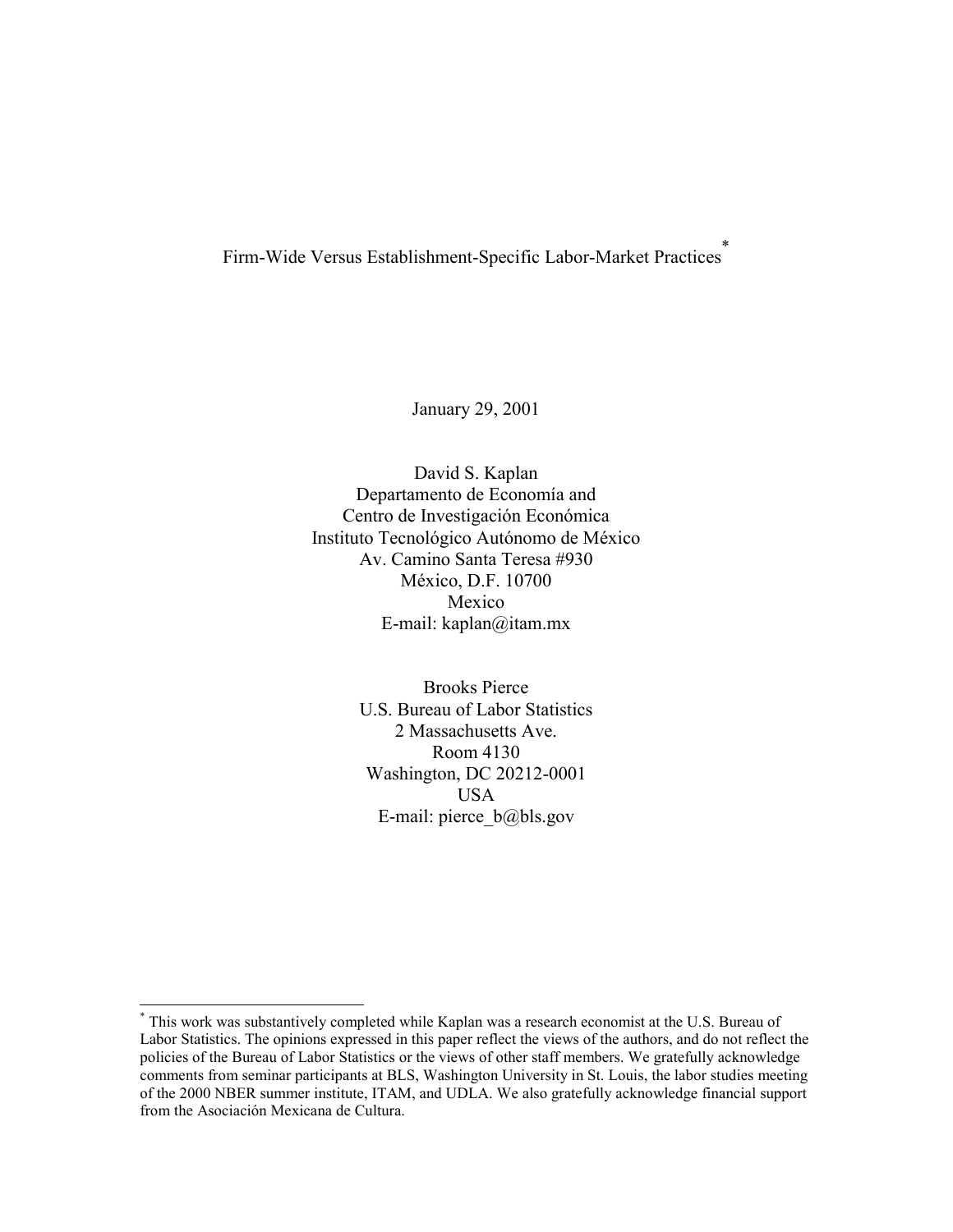#### **Abstract**

Economists have devoted substantial effort to understanding why some productive activities are organized under the same firm, with the majority of empirical studies focusing on product or capital markets. Using a unique data set that links occupational data from separate establishments to the establishments' ultimate beneficial owners, we are the first to study labor markets across establishments and across industries within large and diverse firms. We use these data to determine how wages and employment in firms' different establishments and different industries are related.

We first identify patterns in the wage and occupational profiles of the industries that multi-industry firms choose to enter. We then show there to be a substantial component of wage rates common to all establishments and all industries within individual firms, even after netting out industry and occupation effects. This demonstrates the extent that internal labor markets of large, multi-establishment, multi-industry firms are linked throughout their entire organizations. Finally, we show that employment changes tend to be localized within establishments, suggesting that demand or productivity shocks to an establishment do not permeate throughout the firm.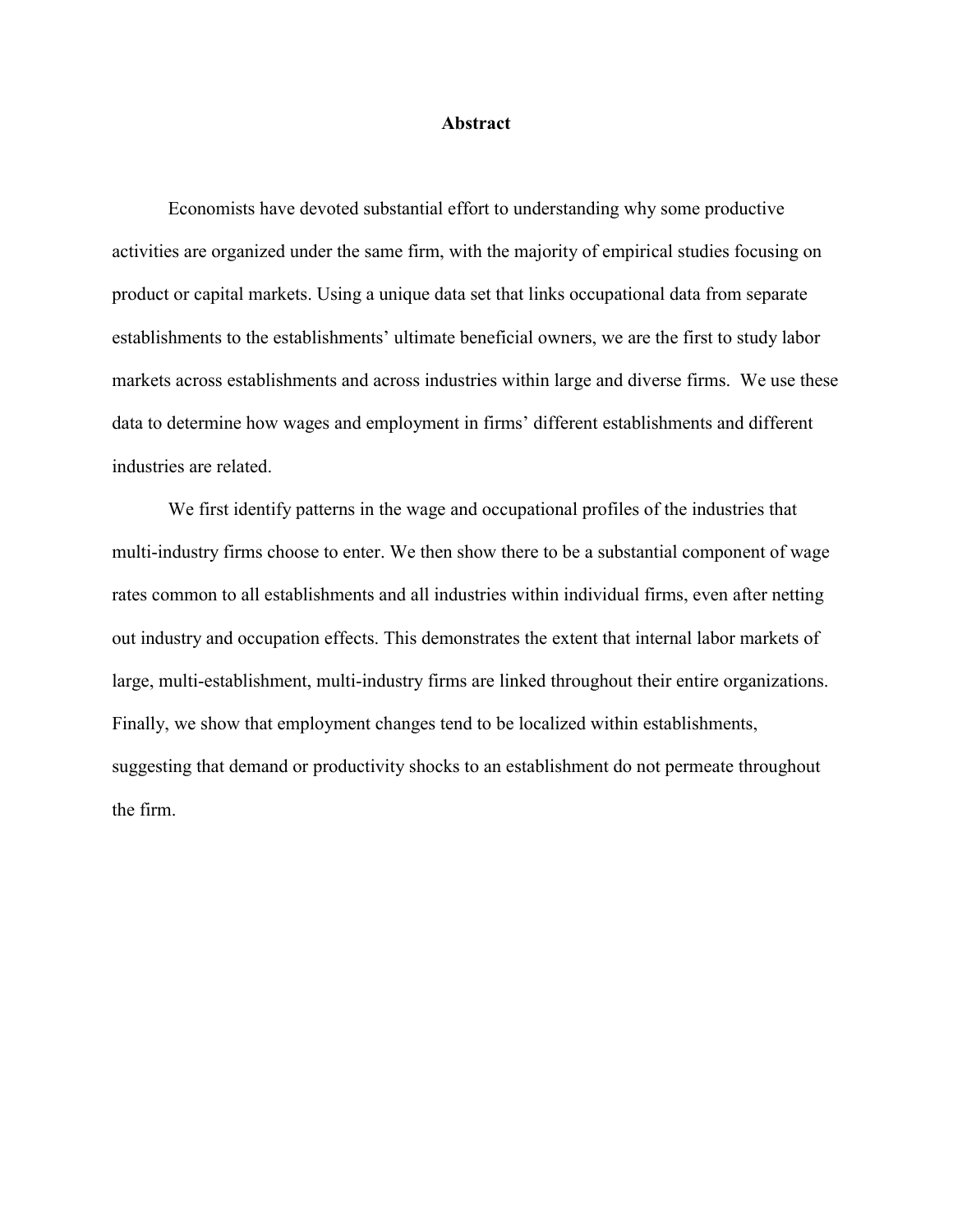#### **1. Introduction**

Some of the most fundamental questions in economics involve the boundaries of the firm. Although some firms are small and easy to categorize, others are diverse organizations with many establishments operating in different industries with different types of employees. We assemble a unique data set that links the labor-market information of individual establishments to their ultimate beneficial owners, in order to study the labor markets of firms with complex organizational structures.

In Table 1, we illustrate the potential for complex organizational structures within firms by providing a partial list of industries in which General Electric participates, as derived from publicly available data [Corporate Affiliations Plus  $(2000)$ ].<sup>1</sup> As is clear from Table 1, General Electric operates in a diverse range of durable and non-durable manufacturing industries, as well as in finance and service industries. One would assume a light-bulb manufacturing plant is a very different environment from an aircraft-engine manufacturing plant, which is certainly different from a television network or a life-insurance division. Despite the apparent differences across business lines, General Electric is famous for being an integrated organization.

One reason firms like General Electric may diversify is the existence of input-market complementarities across business lines within firms; a set of inputs may be particularly productive when linked under the same firm. Skill-segregation models like Kremer (1993) are examples of such complementarities. In this class of models, high-skill employees are more productive when they are matched with other high-skill employees. To the extent that skill-

 $1$  This table was not generated using restricted-access BLS data. One should not infer that any or all of these components of GE are in our sample.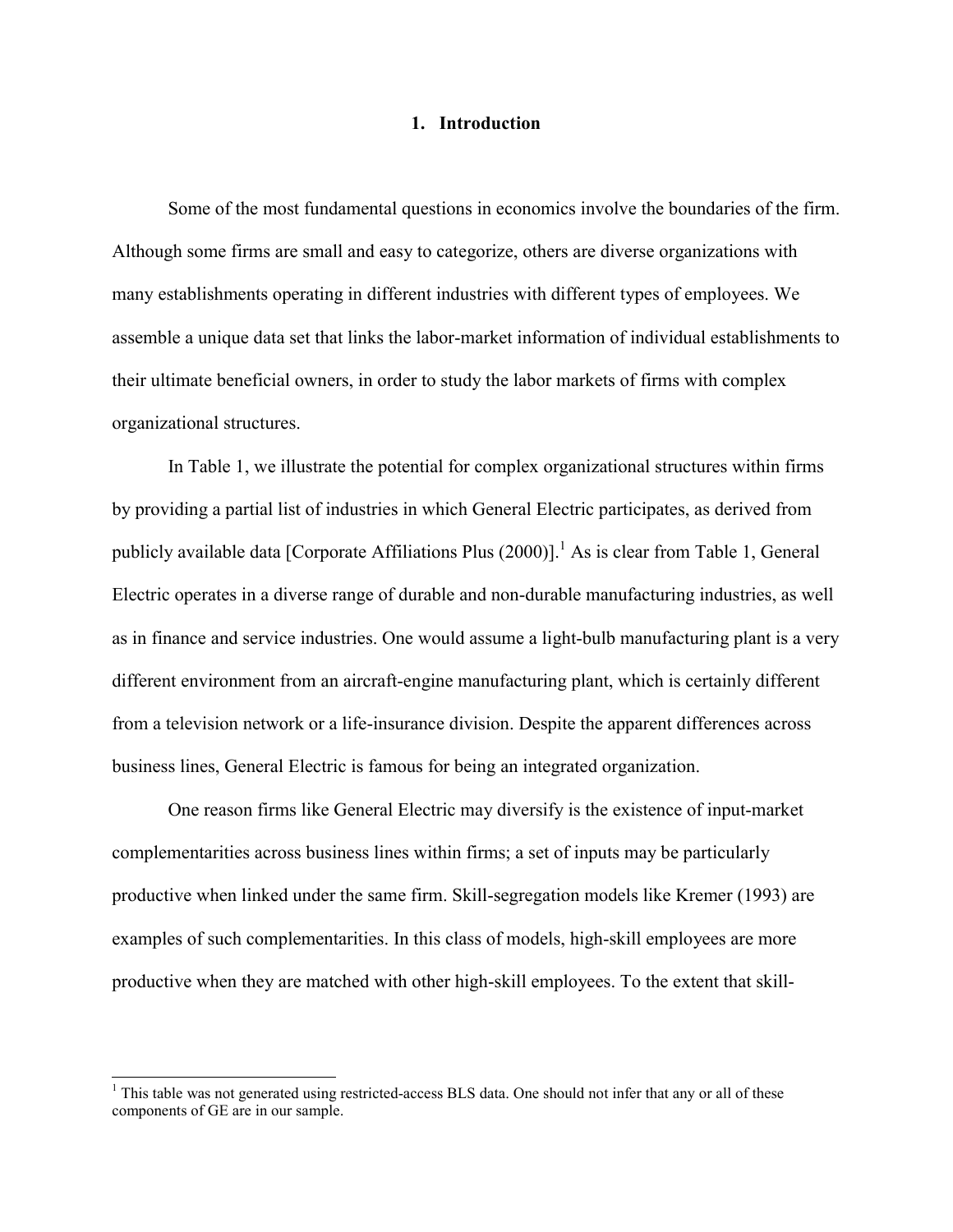segregation models explain firm diversification, we would probably expect to see that occupational wage levels, wage changes, and employment changes would be correlated across business lines within a firm. Given the diverse nature of firms like General Electric, however, it seems natural to wonder where in the firm these skill-segregation models apply. Should these models apply across physical locations (establishments) within a firm? Should they apply across business lines (industries) within a firm?

Of course, other reasons for firm diversification exist. Firms may diversify into unrelated lines of business to smooth across sector-specific shocks to profitability [Berger and Ofek 1995], which presumably would imply no relationship in the labor markets across business lines within a firm. Firms may also diversify due to product market complementarities such as advertising or economies of scope, which has unclear consequences for labor markets across business lines. As we review in section 2, not much is known empirically about the operations of diversified firms, and almost nothing is known about their labor markets. Our goal is not to test competing theories of firm diversification. Our goal is simply to document the dimensions on which labor markets appear similar across organizational units within a firm.

In section 3, we describe our data. In section 4, we investigate the above issues by examining firms that operate in more than one industry. Such firms tend to enter either industries with high-skill occupations or industries with low-skill occupations, but tend not to enter both high-skill industries and low-skill industries. We also show that firms tend to enter only highwage industries or only low-wage industries, even after netting out the industries' occupational distributions.

We describe in section 5 our empirical technique for analyzing wage and employment correlations after netting out industry and occupational effects. We use this technique in section

2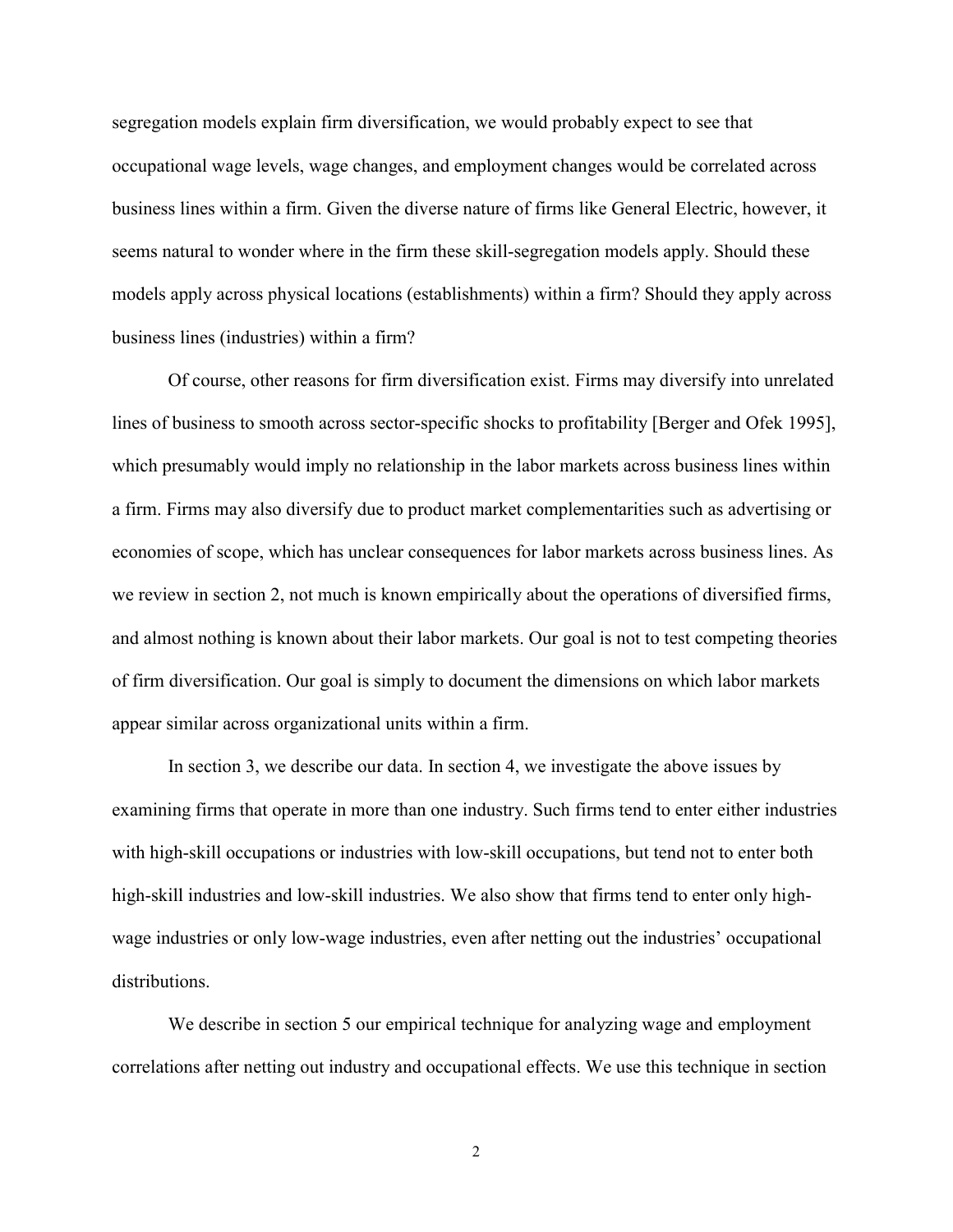6 to look across business lines and decompose the correlations of these adjusted wage and employment measures into components that reflect establishment-specific components, industry within firm components, and firm-wide components. We find that wage changes and employment changes are not correlated across industries within a firm. However, even after controlling for fixed industry effects, occupation effects, and other covariates, we find that wage levels for all jobs throughout all business lines in a firm are correlated. That is, we estimate a common component to wages throughout a diversified firm, even when comparing different jobs in different establishments in different industries.

#### **2. Related Literature**

Much has been learned recently about the role that employers play in the labor market.<sup>2</sup> In particular, Abowd Kramarz and Margolis (1999) use firm-level data to show that wage differences across firms have 3 important components: differences in the observable characteristics of workers, differences in the unobservable characteristics of workers, and differences in wages after controlling for both observable and unobservable characteristics (wage policies).3

Abowd, Kramarz, and Margolis (1999) use the firm as the unit of analysis, implicitly relying on the wage policies across all establishments and industries within a firm being uniform. Other studies, such as Groshen (1991) and Bronars and Famulari (1997), use the establishment as the unit of analysis and must ignore the fact that multiple establishments might share a common

<sup>&</sup>lt;sup>2</sup> See Abowd and Kramarz (1999) for a survey on the literature of matched employer-employee data.

 $3$  Abowd, Kramarz, and Margolis (1999) use a definition of employer that is broader than an establishment but less broad than our firm definition.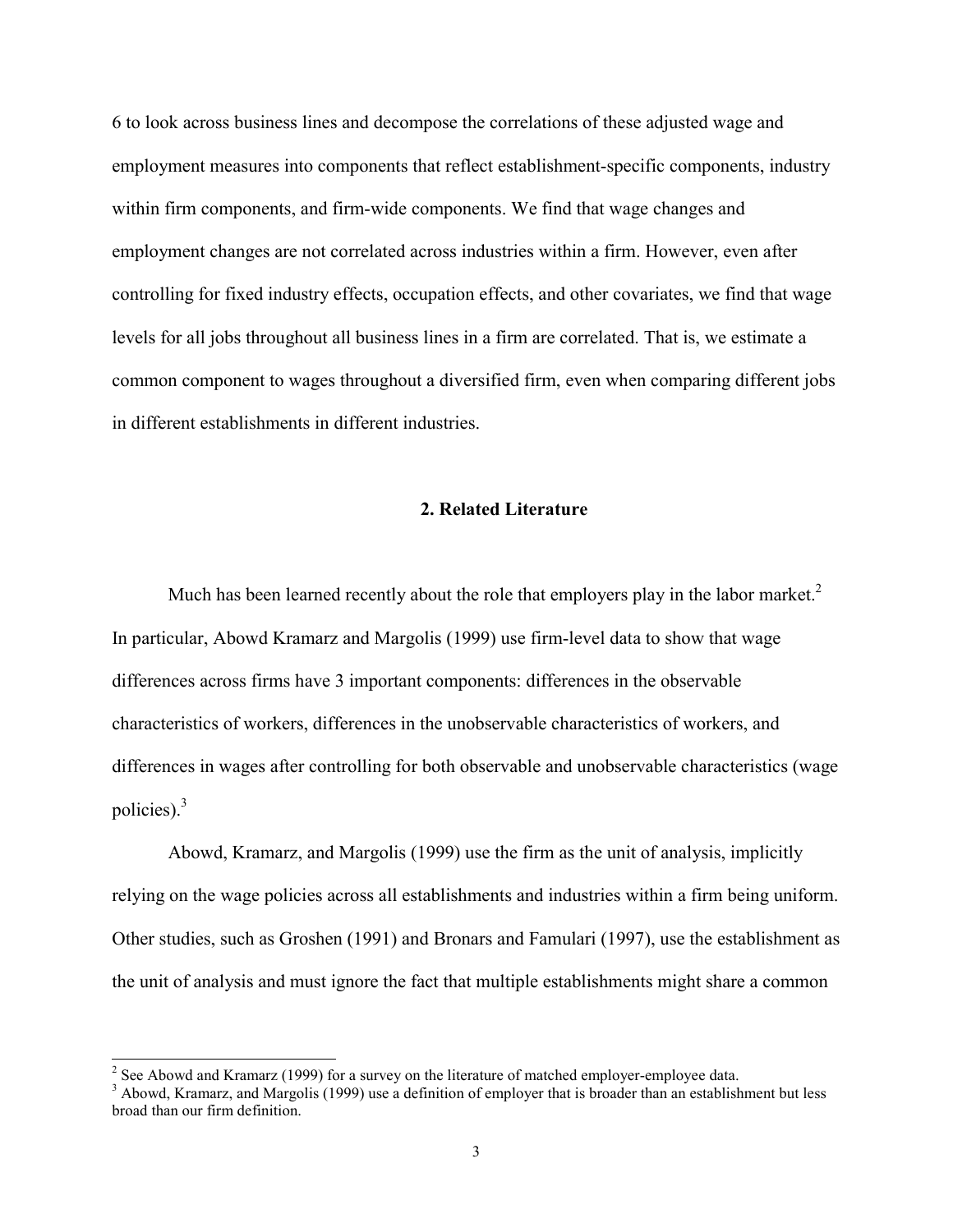owner. In our paper, we estimate the relative importance of wage components common to entire firms and wage components that are shared by workers at more narrowly defined levels of organizational structure.

Although we are the first to disentangle the separate effects of firm and establishment affiliation, there exists some indirect evidence that wage decisions or hiring decisions are influenced both by firm-wide and establishment-specific factors. Brown and Medoff (1989) and Troske (1999) show that cross-sectional wages are positively correlated with both establishment size and firm size. These results suggest either that wage policies or hiring policies are determined by both establishment-specific and firm-wide factors. After we estimate wage correlations within and across various levels of a firmís organizational structure, we then show that only a small portion of these correlations can be modeled with establishment- and firm-size variables.

Although we are the first to study wage and employment correlations across the industries within diversified firms, other aspects of these firms have already been studied. One strand of research [Schmalensee (1985), Rumelt (1991), McGahan and Porter (1999)] examines the extent to which accounting profits are specific to industries as opposed to being specific to firms or to particular business lines within firms. This literature tends to find relatively little common profitability across different business lines within a given diversified firm.

Another strand of research focuses on the effects of internal capital markets and investment across business lines in multi-industry firms. This literature finds evidence that internal capital markets are linked across business lines. Berger and Ofek (1995) find that multiindustry firms invest more in unproductive industries than do single-industry firms. Berger and Ofek also find evidence that unproductive lines of business within a firm drain resources away

4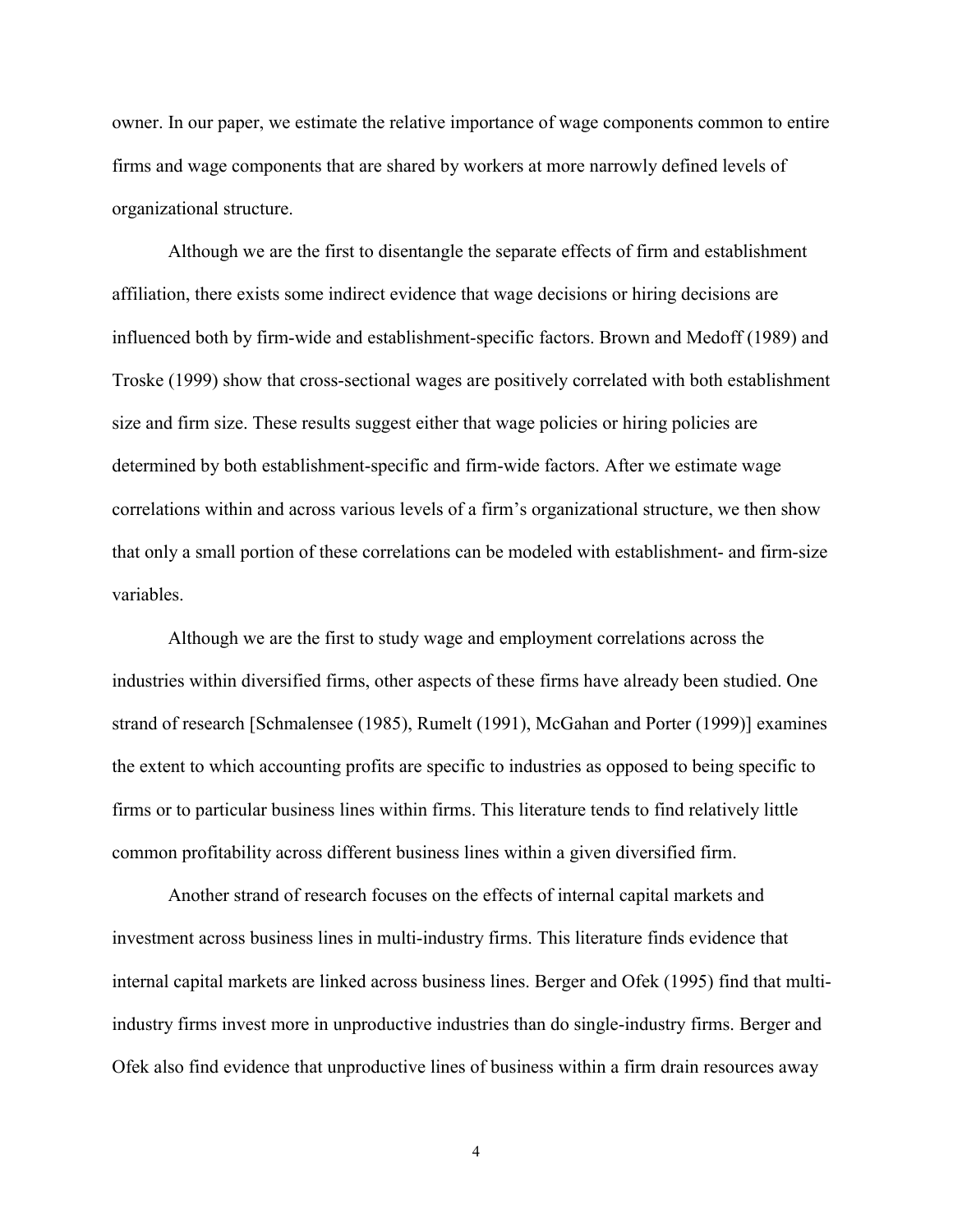from more productive lines of business.<sup>4</sup> Along similar lines, Lamont (1997) finds firms with significant oil-extraction operations responded to an exogenous decrease in oil prices by reducing investment in unrelated lines of business.

Lastly, we contribute to the literature on job creation and destruction, as summarized in Davis and Haltiwanger (1999). This literature finds that looking at aggregate movements in employment growth masks considerable heterogeneity at the establishment level. Individual establishments die and contract when an industry is growing and individual establishments are born and expand when an industry is contracting. We extend these results by estimating considerable establishment-level heterogeneity in job growth even when restricting our analysis to establishments in the same firm and same industry. Even within a growing business line within a firm, we observe some establishments reducing their employment dramatically.

#### **3. Data: The National Compensation Survey**

The National Compensation Survey (NCS) is an establishment wage survey designed to generate a nationally representative random sample of detailed jobs within establishments (see U.S. Department of Labor, 1997). A detailed job is the most narrowly defined job level recognized by the establishment's job title classification. Our wage observations are the average hourly wages for all employees within an establishment who work in a particular detailed job. We typically observe multiple detailed jobs within an establishment.

The survey encompasses large establishments in the non-agricultural, non-Federal economy. Private households and establishments with fewer than 50 employees are out of scope

 $4$  However, Chevalier (2000) notes that many of these same patterns appear before business lines are merged into diversified firms.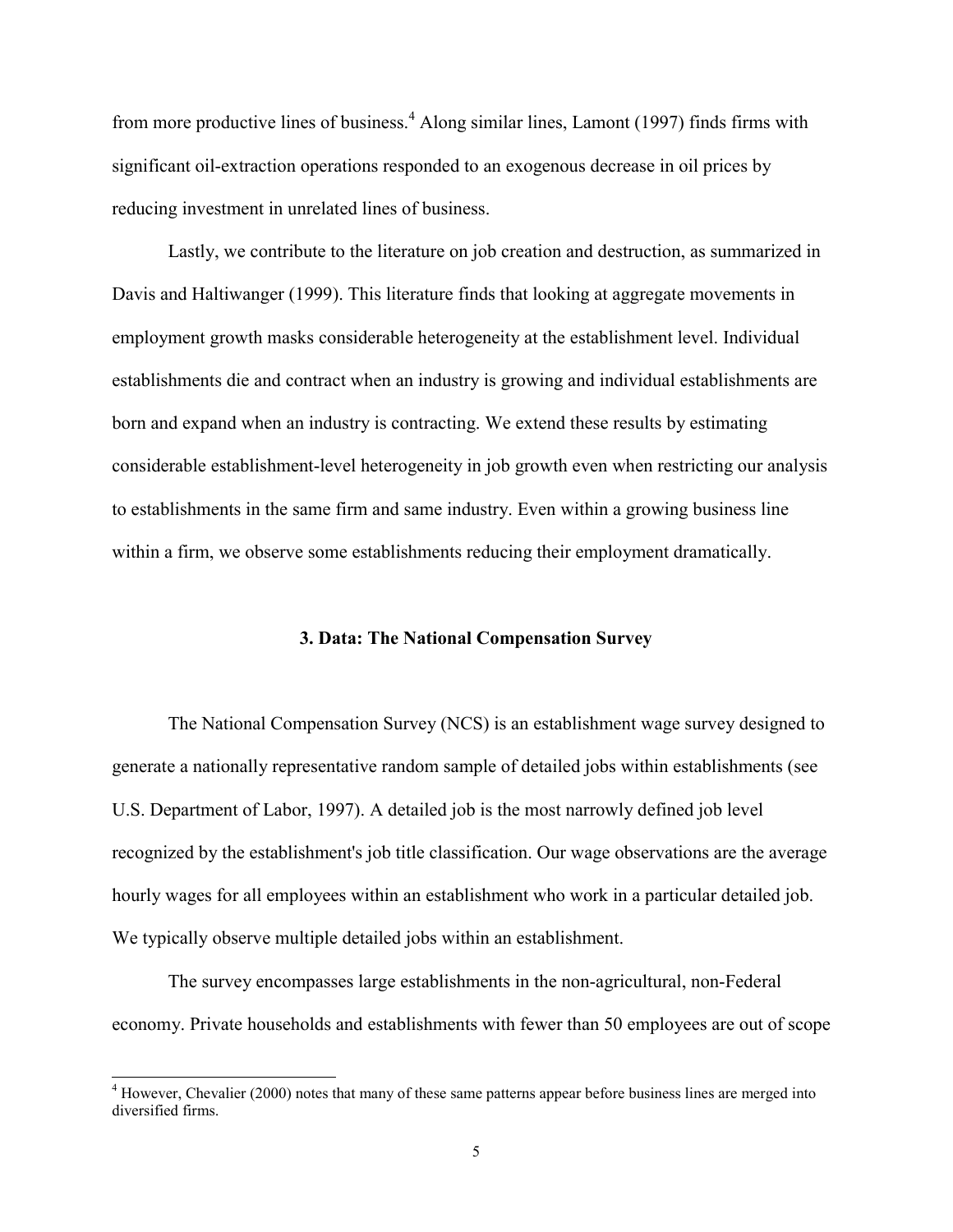for the survey. Field economists visit sampled establishments at survey initiation and obtain information on the establishment and on a sample of jobs in the establishment. Since industry coding is done at the establishment level, we often observe multiple industries within a multiestablishment firm. The survey is longitudinal, with annual survey updates conducted via mail and telephone.

Establishment information in the NCS includes establishment employment, location, industry, and employer identification number (EIN). These data elements come from the sampling frame and are verified by field economists. Job-specific information includes a census occupational classification (421 categories in our data), earnings data, and work schedule information. Earnings are defined as regular payments from the employer to the employee as compensation for straight-time hourly work, or for any salaried work performed. Earnings include incentive pay and production bonuses such as commissions and piece rates. Earnings exclude premium pay for overtime, holiday, and weekend work; shift differentials; bonuses not directly tied to production; payments by third parties such as tips or referral incentives; and payment in kind such as room and board. Scheduled hours per week are measured exclusive of overtime for hourly workers; for salaried workers actual hours typically worked are measured. Earnings are converted to a dollars per hour basis using the work schedule information. Our wage measure is the log of the average wage rate among workers in the job, deflated using the CPI-U to 1999 dollars.

For the purposes of the NCS, establishments are economic units producing goods or services, auxiliary units providing support services, or central administrative offices. Figure 1 gives a schematic relating establishment and firm definitions in our data. For private sector industries in this survey, establishments are usually at a single physical location. Employer

6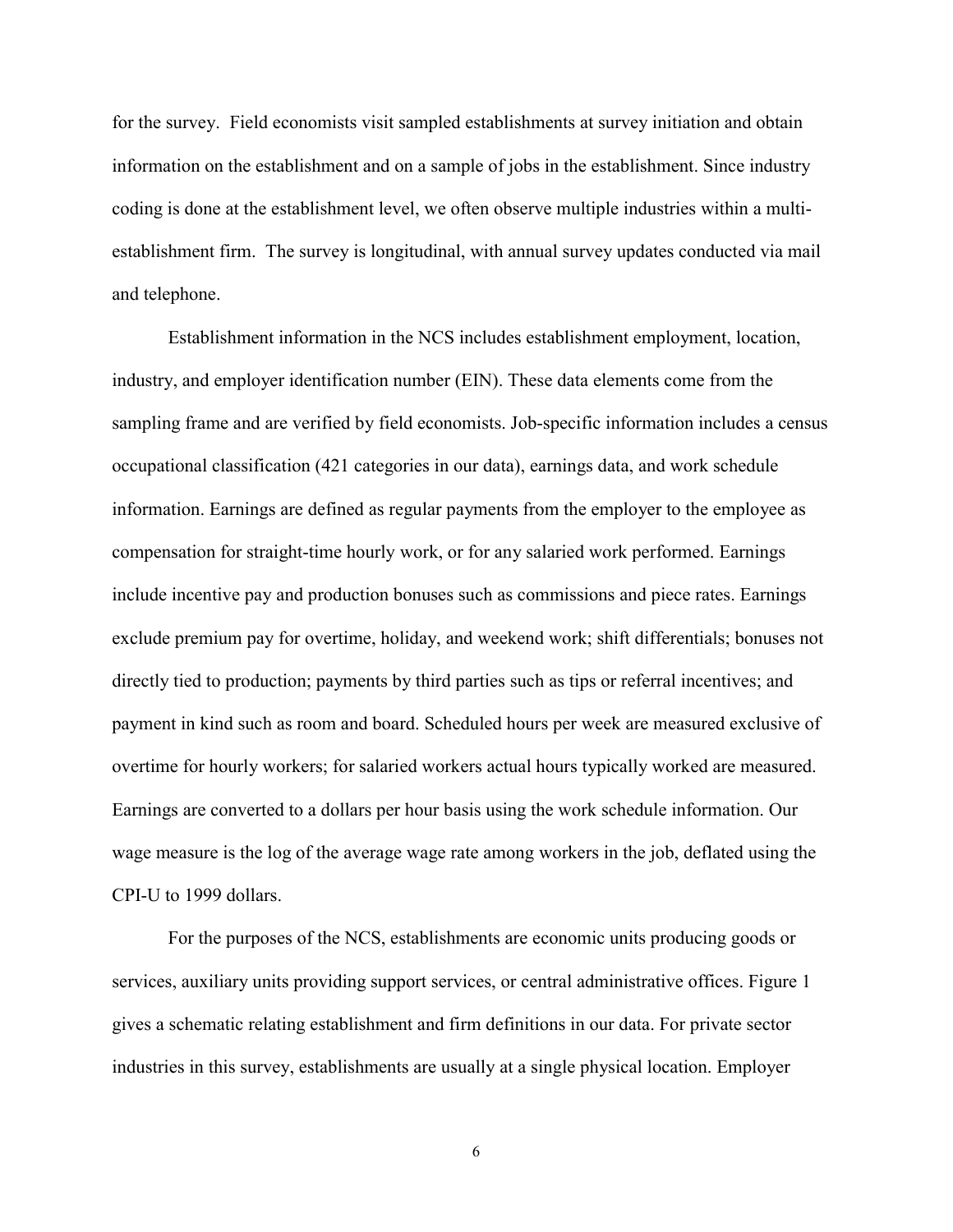identification numbers (EINs) on the database allow us to link different establishments that have common ownership. Establishments in the same firm, however, can have different EINs; any subsidiary firms, even if they are fully owned by the parent firm, receive separate EINs. We link EINs that are owned by the same parent firm using data from the Corporate Affiliations Plus  $(1998).$ <sup>5</sup> Most previous labor economics researchers have used either data with establishment identifiers (not linking establishments with common ownership) or data with firm identifiers defined using EIN (thereby not linking different EINs with common ownership).

We utilize extracts from the 1997 and 1998 NCS samples. We restrict the data to include private sector establishments only. We keep observations that can be matched across years, losing about 20% of the 1997 sample observations to attrition. We also exclude data from singleestablishment firms, since we are particularly interested in characterizing the correlations of wages across establishments within the same firm.<sup>6</sup> This restriction results in an additional 60% decrease in our sample size. Minor exclusions include deleting observations with missing occupation codes, missing industry codes, or changing firm identifiers. Since the exclusions in total are substantial, we estimate the parameters of interest using unweighted data.<sup>7</sup>

Table 2 presents definitions and summary statistics for our data. After making all of the exclusions mentioned above, we have wage data from 34,792 job cells. These data come from 4,320 establishments and 1,020 firms. Observing wages from multiple establishments within a

 $<sup>5</sup>$  These are the same data used by the National Register Publishing Company to produce the annual publication</sup> "Directory of Corporate Affiliations."

 $6$  Excluded single establishment firms may have additional establishments that were not sampled by the NCS.

<sup>&</sup>lt;sup>7</sup> Sampling within strata is done with probability proportionate to employment. Therefore unweighted data gives samples which are at least partly employment-weighted (weights adjust mainly for nonresponse and differential probabilities of selection across strata). We obtain similar results when using weights.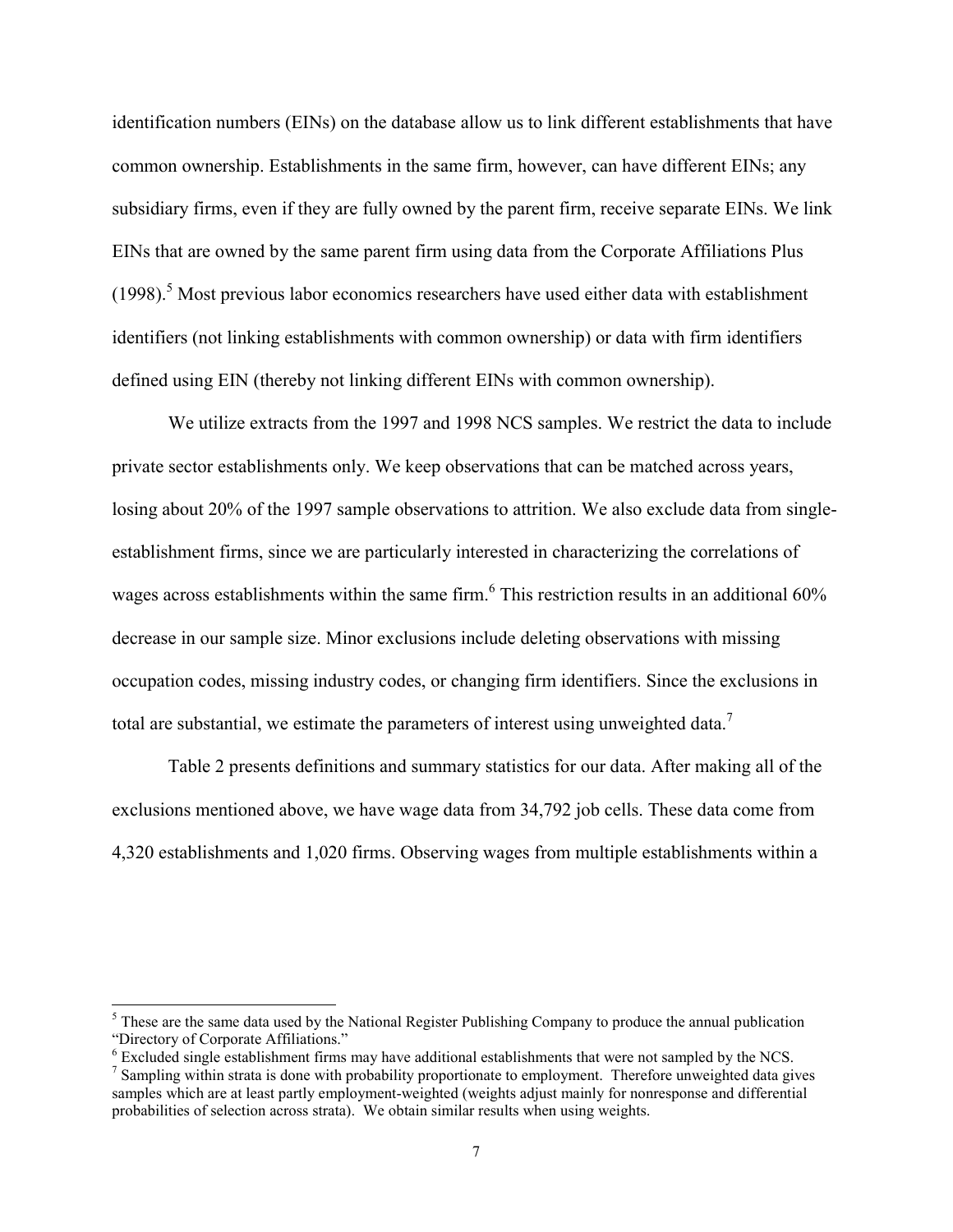firm is an important advantage over previous work. The sampled employment in these job cells is about 1.3 million workers in  $1997<sup>8</sup>$ 

One attractive feature of our data is that industry is coded at the establishment level, allowing us to study within-firm industry heterogeneity. We observe 457 firms operating in more than one 3-digit industry and we observe 258 firms operating in more than one major industry classification.<sup>9</sup> This within-firm industry heterogeneity represents another advantage over the data used in Abowd, Kramarz, and Margolis (1999) who must allocate all employees within a firm to a single industry.

The major weakness of our data compared to data used in Abowd, Kramarz, and Margolis (1999) and others is that we have little information on employees. The data follow jobs—but not individuals—longitudinally. When we observe an establishment that pays high wages we therefore cannot determine whether its employees also received high wages when employed in other firms. We also do not observe worker demographics and productivity-related characteristics such as schooling.

Since our panel is based on significant exclusions from the NCS, Table 2 also presents statistics comparing our sample to the full 1997 NCS cross section. Our multi-establishment panel is more highly unionized and has larger establishments than the 1997 NCS as a whole. Jobs in our multi-establishment panel pay about 5 percent higher wages.<sup>10</sup> As one might expect,

l

 $8 \text{ Employment}$  in the 1997 NCS cross-section is about 2.6 million workers. The population in scope is approximately 52 million private industry workers. Therefore the NCS cross-section samples about 5 percent of the private sector employment in scope. Our multi-establishment panel includes about half of this employment.<br><sup>9</sup> We define nine major industry categories: mining; construction; durable manufacturing; non-durable

manufacturing; transportation, communications, and utilities; wholesale trade; retail trade; finance, insurance, and real estate; and services. All of our results are robust to grouping durable and non-durable manufacturing into one major industry. Finer industry categories within these major industries are based on the first three digits of the establishment's SIC industry code, and we term these "3-digit" industries.

 $10$  The wage differential after controlling for occupation, industry, state, union status and payroll date is about 4.3 percent.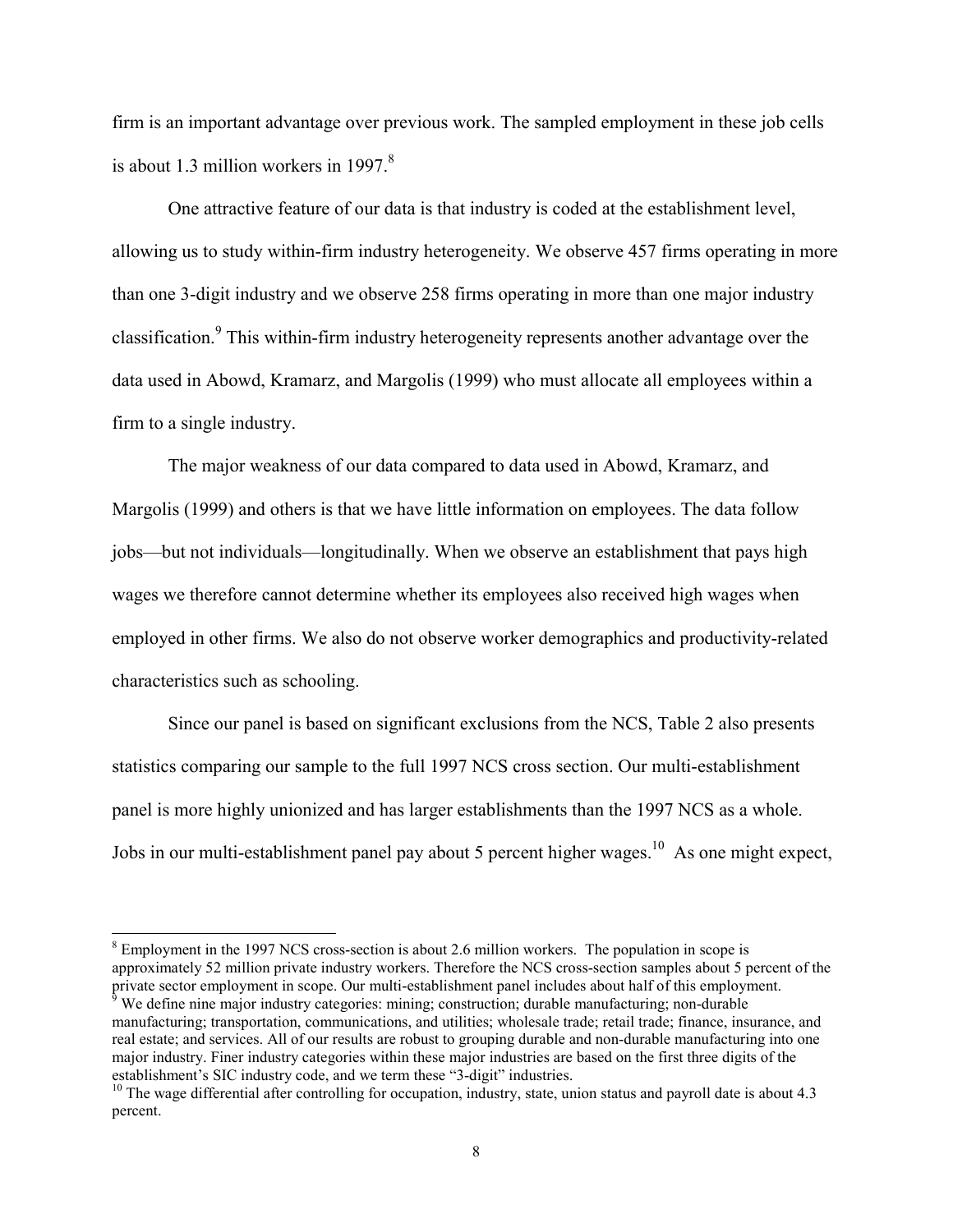our multi-establishment panel has somewhat more employment in manufacturing and retail trade, and less in services, than the 1997 NCS cross-section. The occupational distributions, however, are quite similar.

#### **4. The Selection of Industries and Occupations for Diversified Firms**

Our ultimate goal is to document the extent to which labor markets within large diversified firms appear similar. One reason labor markets may appear to be similar across business lines within a firm is that the firm chooses to enter industries with similar labor-market characteristics. A firm may, for example, choose to enter industries that use high-wage occupations. A firm may also choose to enter industries with high industry effects, that is, choose to enter industries that pay high wages after controlling for the occupational distribution of the industries.

To analyze these issues, we regress log wages on industry and occupation effects, along with other covariates, using our multi-establishment panel of 34,792 jobs. We estimate:

$$
y = X_i \beta_i + X_o \beta_o + Z \delta + u \tag{1}
$$

where *y* is the average of 1997 and 1998 log wages, the *Xi* are 3-digit industry fixed effects, the *Xo* are occupation fixed effects, and the *Z* controls include state, time, and union effects. For now we ignore error term correlations across observations within the same firm; that issue forms the basis for much of our later analysis. Our immediate focus is on describing how similar chosen industries are within a diversified firm. We do so by assigning to each establishment its 3-digit industry effect and its industry's employment-weighted average-occupation effect, and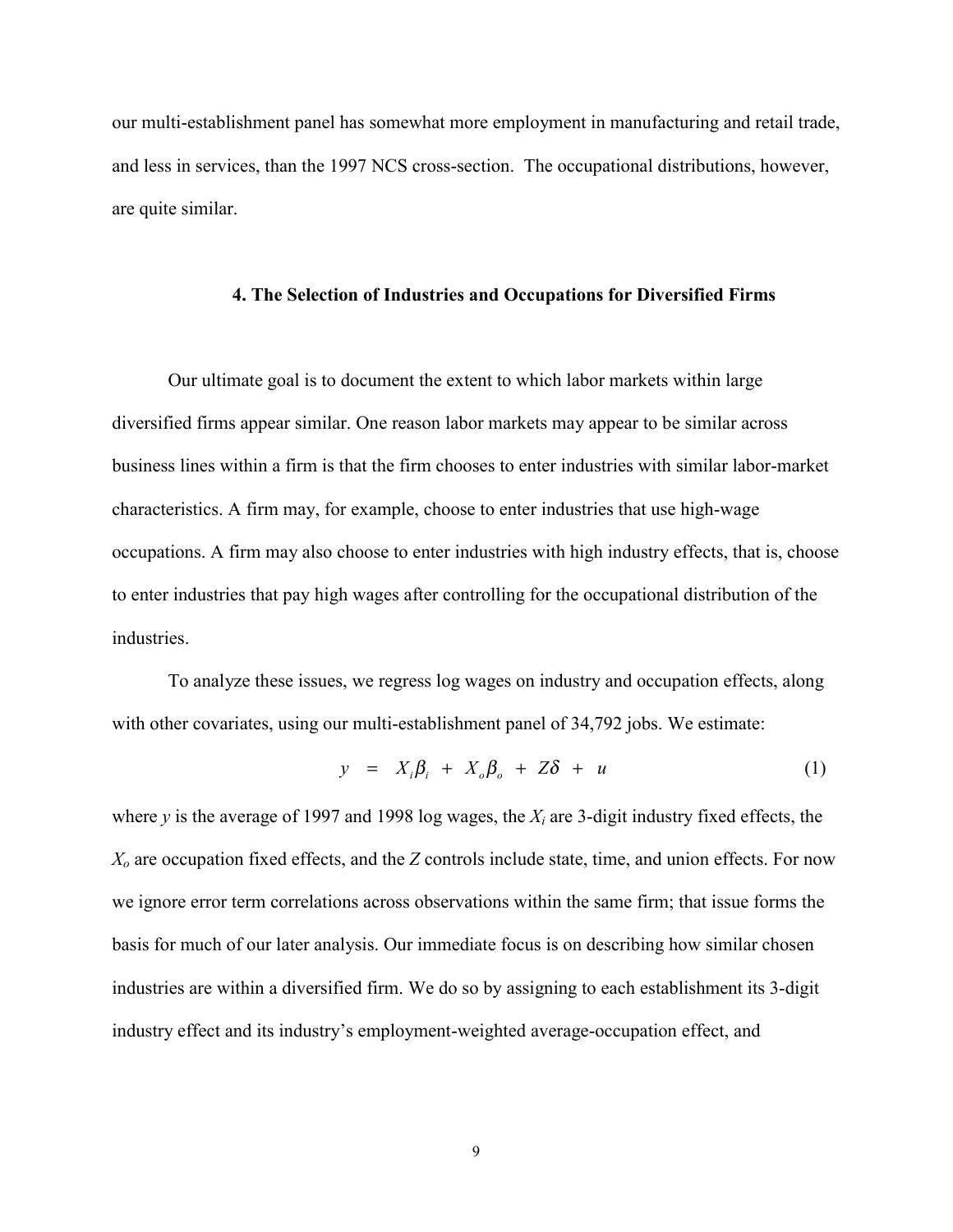comparing those effects across the different parts of the diversified firm.<sup>11</sup> The industry's average-occupation effect is a summary measure of the industry's occupational content, and it at least partly measures the average level of skill in each industry. The interpretation of the industry effects themselves is more controversial, but they too may partly reflect skill differences.

We do not want our results in this section to be driven by the fact that firms typically enter similar industries, and so we restrict the sample to the 258 firms operating in more than one major industry. We divide each multi-industry firm into two parts: the major industry with the most employment in our sample and the rest of the firm. We then average (weighting by employment) the 3-digit industry effects and the industry-average occupational content measures for both parts of the firm. A typical comparison in this section is, for example, a firm with one business line in services and one business line in durable manufacturing. Will the business lines tend to be in industries with similar occupational distributions (both high-skill or both low-skill industries)? Will they tend to have similar values for their fixed industry effects? The answer to these questions, to anticipate results, is "yes".

We first examine whether firms tend to enter industries with similar occupational distributions. At this point, we are ignoring the wages these particular firms pay and we are ignoring the occupational distributions these firms choose. All we are analyzing now is whether firms choose to enter industries with, on average, similar occupational distributions. Figure 2 plots the industry-average occupational content measure from each part of a diversified firm against the similar construct for the other part.

l

 $11$  Equation (1) partitions industry wage differences into components due to industry differences in occupations, industry differences in other observed factors (the *Z*ís), and unexplained industry differences in wages. Averaging the estimated components of equation (1) over observations in the same 3-digit industry gives this partition.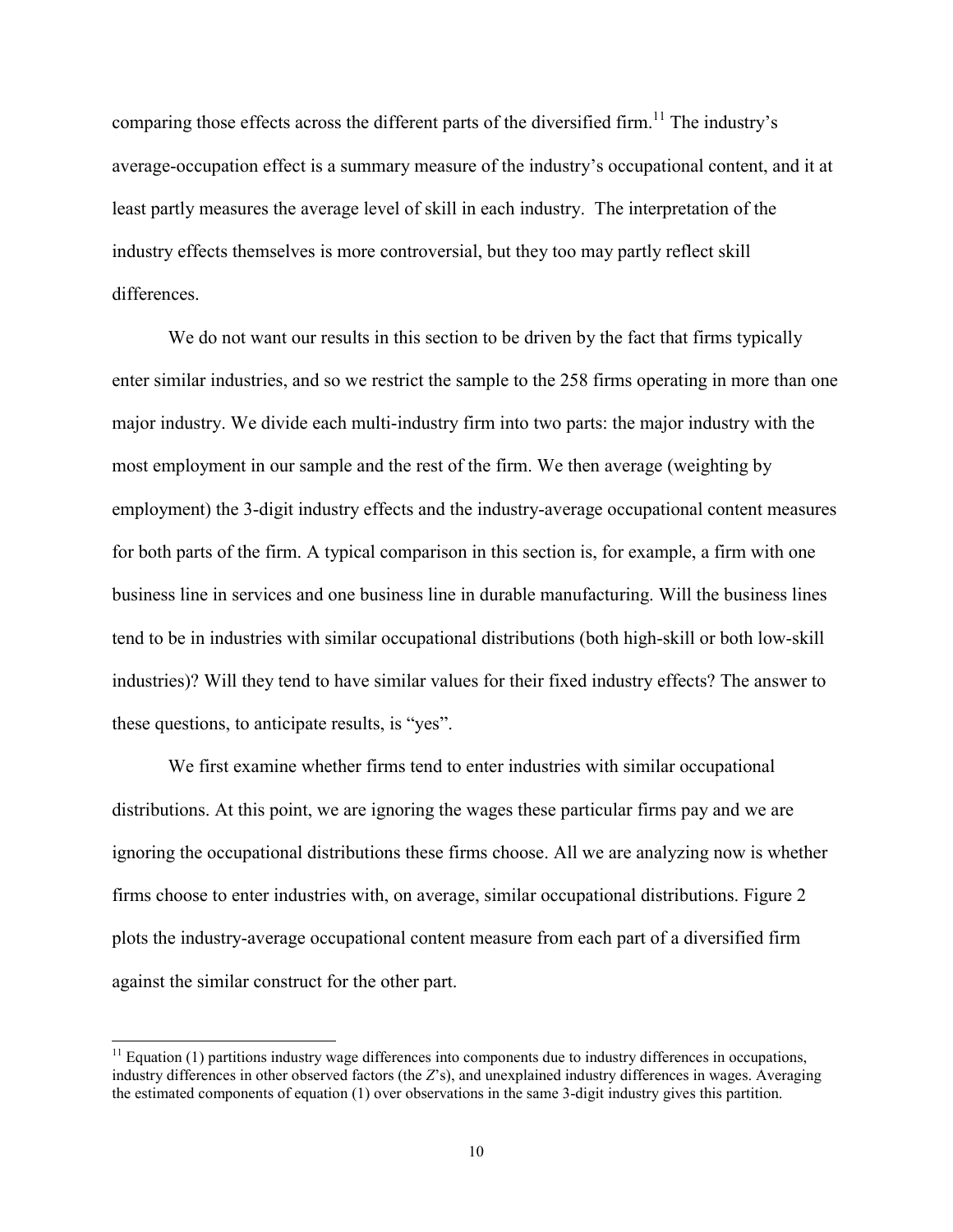As is evident from figure 2, firms have a tendency to enter industries with similar values of average occupational effects. The correlation coefficient for figure 2 is 0.44. Even across major industries, it appears as if there is a benefit of uniting industries with similar skill levels under the same firm. Perhaps these results reflect skill complementarities that cross major industry boundaries, or perhaps they reflect common technologies that are used across major industry boundaries. Other explanations are also possible. Clearly, however, a pattern exists in the types of industries diversified firms choose to enter.

Figure 3 performs a similar exercise for the fixed-industry effects. We plot the employment-weighted average of fixed-industry effects for firm's largest major industry against this same measure for the rest of the firm.<sup>12</sup> Figure 3 therefore examines whether firms tend to choose industries that pay similar levels after controlling for the occupational distribution of these industries. Of course, these fixed-industry effects may measure nothing more than skill levels that are observable to the firms but are unobservable to us. These fixed industry effects may also reflect pay differences due to differing contracting environments (efficiency wages for example). $^{13}$ 

The picture in figure 3 looks similar to that in figure 2. After controlling for the occupational distributions within industries, firms tend either to enter high-wage industries or to enter low-wage industries, but tend not to enter high-wage and low-wage industries simultaneously. The correlation coefficient of these two series is also 0.44.<sup>14</sup>

 $12$  The average of fixed effects within a major industry may come from one or many 3-digit industries.

<sup>&</sup>lt;sup>13</sup> See Abowd and Kramarz (2000) for evidence that industry-wage differentials are correlated with both unobservable individual heterogeneity and with fixed firm effects (wage differences that remain after netting out individual heterogeneity).

 $<sup>14</sup>$  Our calculations indicate that part of this relationship is due to similarities in the wages of major industries that</sup> firms enter. Part is also due to the fact that firms entering high-wage 3-digit industries in one major industry also tend to enter the high-wage 3-digit industries in other major industries.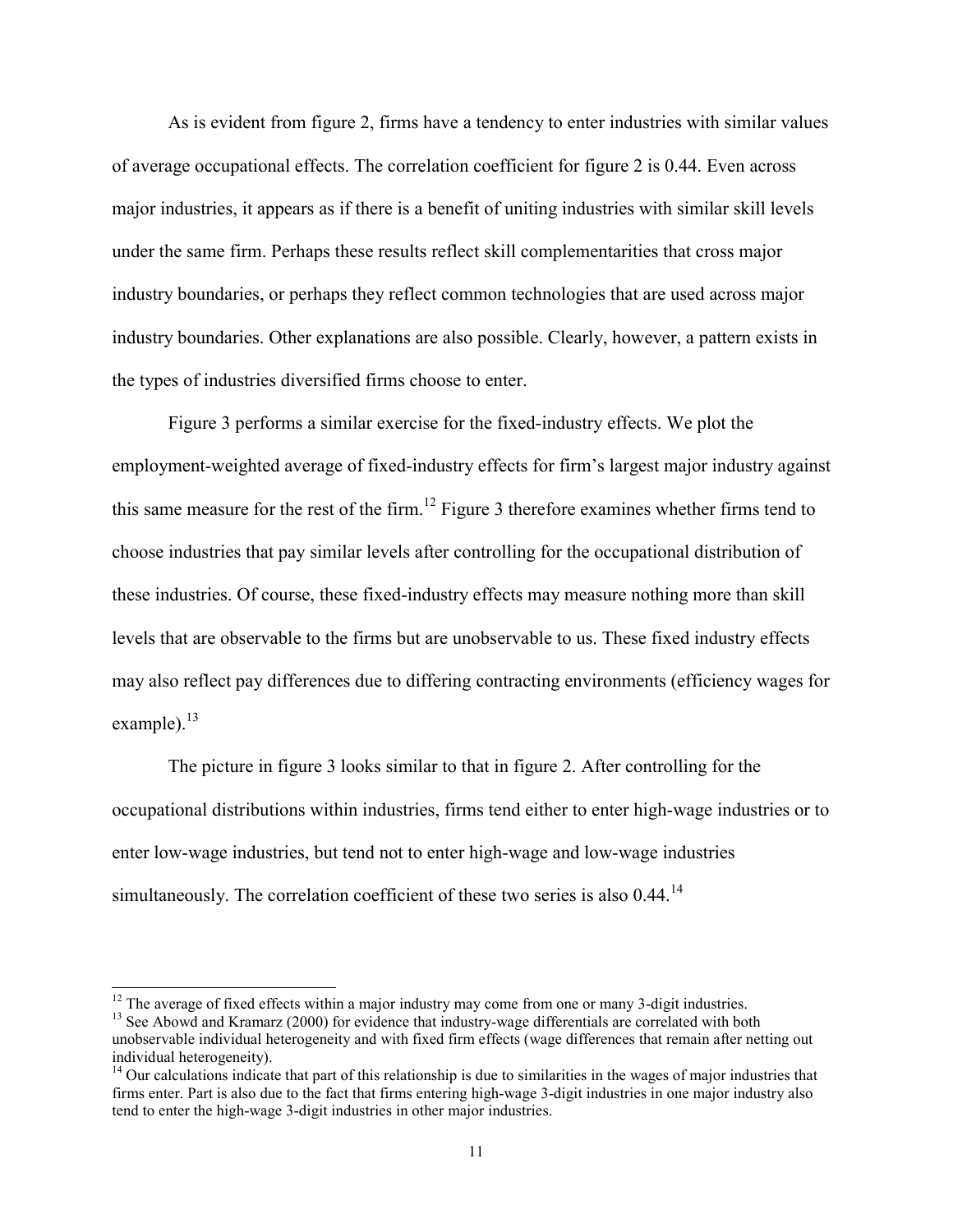Taken together, figures 2 and 3 tell us that, even across major industries, firms tend to enter industries with similar labor market characteristics. We are also interested, however, with the choices firms make after they decide to enter an industry. One such choice is the occupational distribution actually chosen by the firm, which may differ from industry norms. We can easily use the estimates from equation (1) to construct summary wage measures of the occupations firms hire for, after netting out the typical occupational profile in the particular industry. Specifically, we calculate the employment-weighted average of the fixed-occupation effects for the occupations chosen by each firm within each 3-digit industry. We then subtract off the industry mean, and aggregate this value for the largest major industry in each firm and the rest of each firm. This is a measure of whether the firm uses high-wage occupations, conditional on the 3-digit industries the firm enters. As it turns out, the occupational choices of firms once industry norms are netted out are related across the firms' different major industry divisions. The correlation is positive, but the correlation coefficient is only 0.12. We view this as only weak evidence of a systematic pattern across major industries in occupational choices relative to industry norms.

We have made other calculations that support the general finding of a relationship between the industries that multi-industry firms choose to enter. For example, when these firms operate in multiple 3-digit industries within the same major industry, the 3-digit industries tend to be either high-wage or low-wage (but not both) relative to the major industry average. The general finding is important because it indicates that establishments in multi-industry firms have wage rates related along some observable dimensions, in this case industry and occupation. That raises an interesting corollary question: are wages in different establishments related, after netting out the effects of observables?

12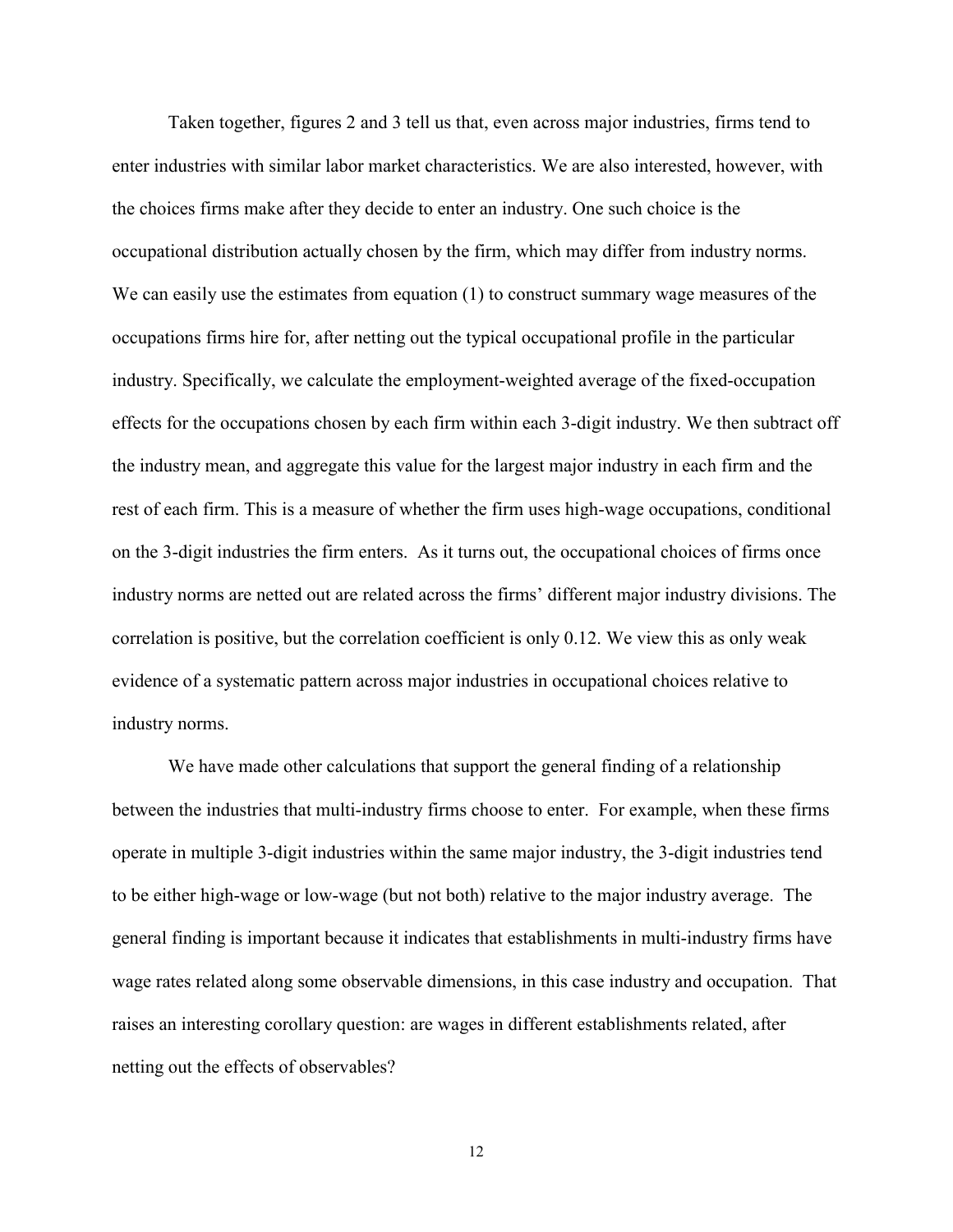#### **5. Restricted Maximum Likelihood (REML)**

In the previous section, we analyzed the industry and occupational decisions of firms across major industries. We would now like to analyze the wage and employment correlations that exist across organizational divisions after netting out industry and occupational choice. We need an estimation strategy that allows wages across jobs within an establishment to be more highly correlated than wages across establishments but within the same firm. A particularly succinct way of summarizing these wage correlation patterns is to estimate variance components at each level in the hierarchy. If, for example, one finds a relatively large estimated variance for firms' effects on wages then it follows that wages within a firm are highly correlated: the different jobs within the firm share a common component that is on average large in absolute value.

To keep the exposition simple, we present a wage model with only two levels of hierarchy: the firm and the establishment within the firm. Our main results all account for one or two additional levels of hierarchy corresponding to 3-digit industry affiliations within firms or major-industry affiliations within firms. Extending the model we present below to one with additional levels of hierarchy is straightforward.

Consider a wage determination model of the form:

$$
y_{jkt} = X_{jkt}\beta_t + \psi_{f(k)} + \psi_k + \phi_{f(k)t} + \phi_{kt} + \eta_{jk} + \upsilon_{jkt}, \qquad (2)
$$

where  $y_{jkt}$  is log wage for job *j* in establishment *k* in year *t*,  $X_{jkt}$  are covariates, and  $f(k)$  is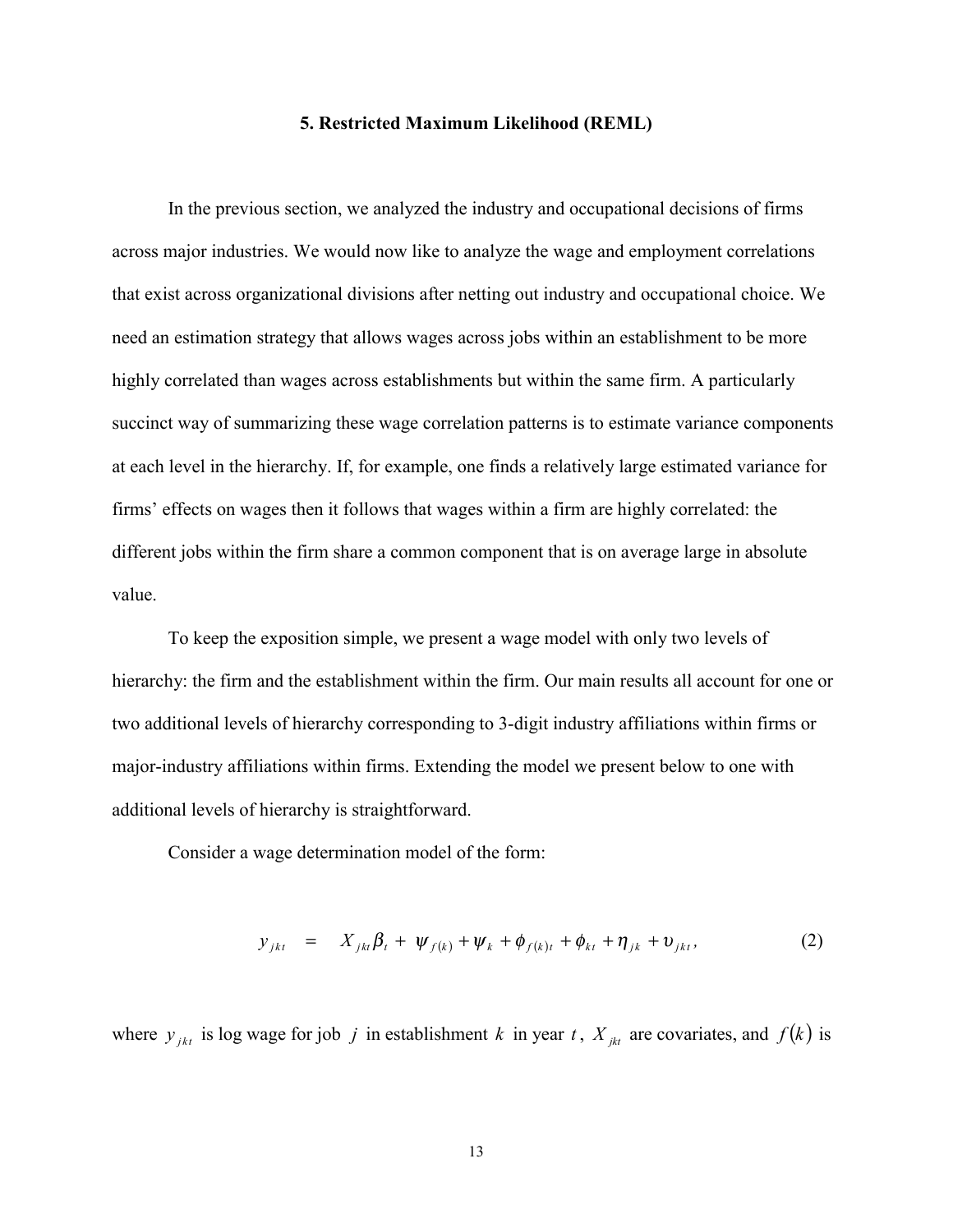the subscript for the firm to which the establishment belongs. As in equation (1) above, the covariates are fixed state, fixed 3-digit industry, and fixed occupation effects, union coverage and month of the wage observation (interacted with year). The fixed effects, which were previously analyzed in section 4, are treated as nuisance parameters here. We are primarily interested in estimating the variances of the error components. Since we are interested in describing wage levels as well as wage changes, we posit time-varying and permanent components of variance. Assume  $\psi_{f(k)}, \psi_k, \phi_{f(k)t}, \phi_{kt}, \eta_{jk}$  and  $v_{jkt}$  are iid normally distributed mean-zero random variables with variances of  $\sigma_{\psi,f(k)}^2$ ,  $\sigma_{\psi,k}^2$ ,  $\sigma_{\phi,f(k)}^2$ ,  $\sigma_{\phi,k}^2$ ,  $\sigma_{\eta}^2$ , and  $\sigma_v^2$  respectively.

Given estimates for the error variances we can derive wage correlations of interest, net of the fixed controls. Define  $\tilde{y}_{jkt} = y_{jkt} - X_{jkt}\beta_t$ , which is the difference between the log wage for the job cell and the log wage we would expect from the covariates alone. We can then express the wage correlation between any two jobs as a function of the estimated variances. According to our model of wage determination, for example, the correlation of  $\tilde{y}_{jk}$  between two jobs within the same establishment in the same time period is:

$$
\rho \left[ \widetilde{y}_{jkt}, \widetilde{y}_{j'k't'} \right] = \frac{\sigma_{\psi,f(k)}^2 + \sigma_{\psi,k}^2 + \sigma_{\phi,f(k)}^2 + \sigma_{\phi,k}^2}{\sigma_{\psi,f(k)}^2 + \sigma_{\psi,k}^2 + \sigma_{\phi,f(k)}^2 + \sigma_{\phi,k}^2 + \sigma_{\eta}^2 + \sigma_{v}^2},
$$
\n(3)

which is simply the total variance of the common components divided by the total variance of all components. Looking at the numerator for the above expression, we see that this correlation has four components. These components reflect random firm effects (permanent and time varying)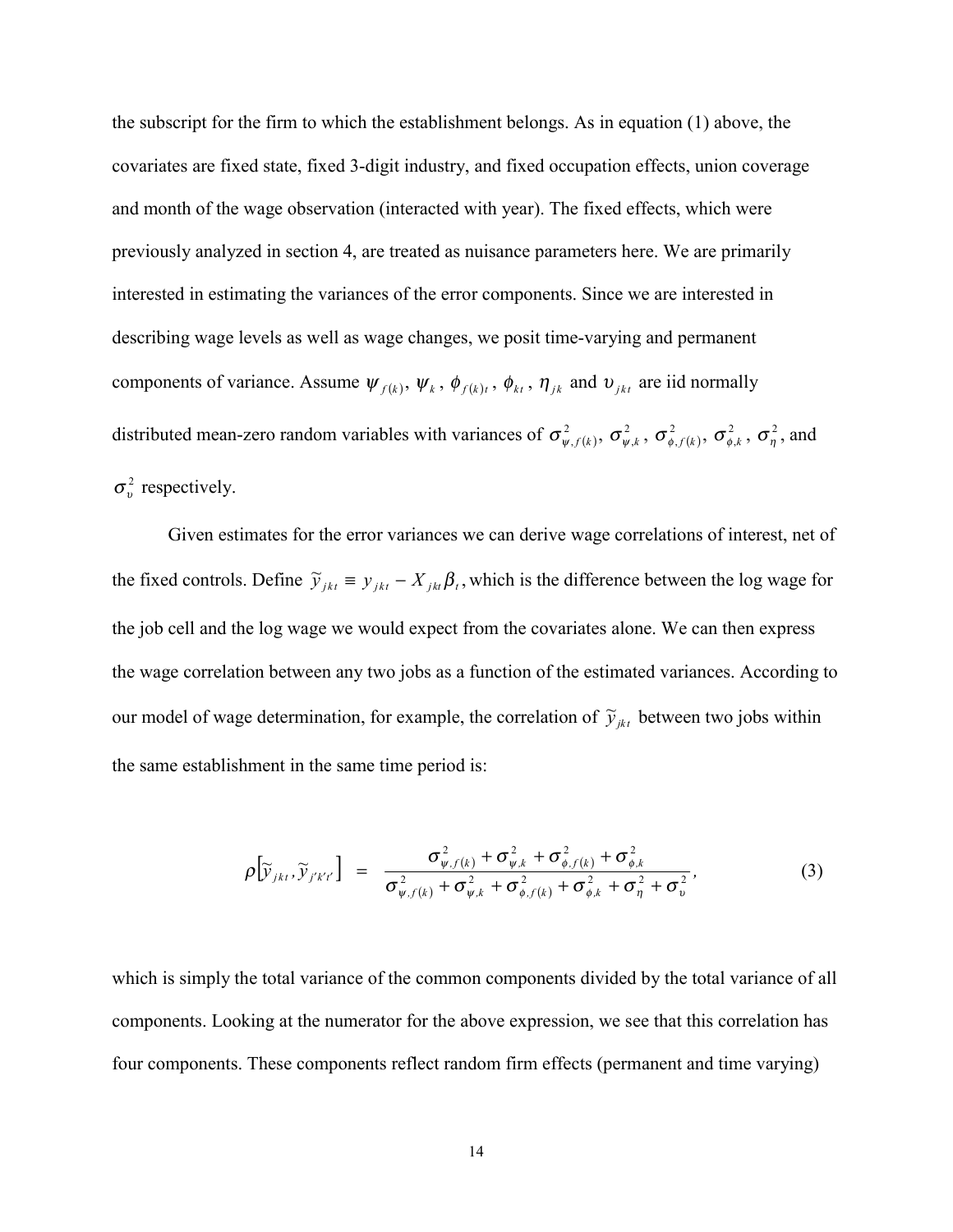and random establishment effects (permanent and time varying). The numerator does not, of course, include the random job cell components  $\sigma_n^2$  and  $\sigma_v^2$  since two different jobs in the same establishment would not share common draws from the distribution of those components.

Another example may be helpful. Suppose we now consider two log wage draws coming from the same firm, but different establishments and different years. In this case, the correlation is

$$
\rho[\widetilde{y}_{jkt}, \widetilde{y}_{j'k'l'}] = \frac{\sigma_{\psi,f(k)}^2}{\sigma_{\psi,f(k)}^2 + \sigma_{\psi,k}^2 + \sigma_{\phi,f(k)}^2 + \sigma_{\phi,k}^2 + \sigma_{\eta}^2 + \sigma_{\upsilon}^2},
$$

since the two observations only share a permanent random firm effect.

Computational constraints prevent us from estimating all of the parameters of equation (2) simultaneously. To obtain the time-varying components of wage correlations, we estimate the following first-difference model:

$$
\Delta y_{jk} = \Delta X_{jkt} \beta_t + (random\ firm\ effects)_{f(k)} + (random\ establishment\ effects)_{k} + (random\ job\ cell\ effects)_{jk},
$$

where  $\Delta y_{jk}$  is the change in the log wage from 1997-1998 for job *j* in establishment *k*. The random effects capture the first-differenced temporary components. The random job within establishment effects can be viewed as the statistical residual. The variances of random firm effects, random establishment effects, and random job within establishment effects correspond to  $2\sigma_{\phi,f(k)}^2$ ,  $2\sigma_{\phi,k}^2$ , and  $2\sigma_v^2$  respectively.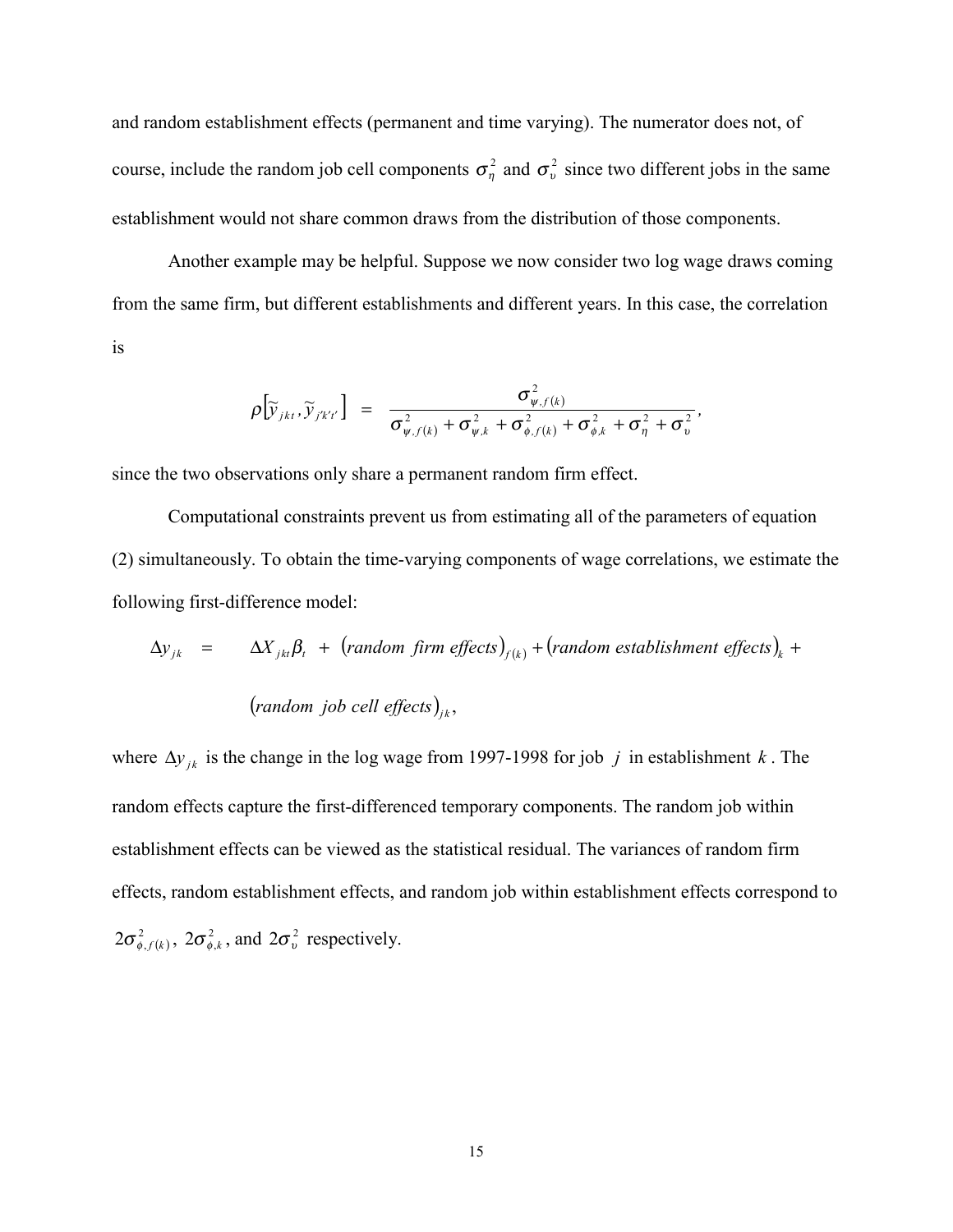To recover the permanent components we also estimate the model:

$$
\overline{y}_{jk} = \overline{X_{jk}\beta_t} + (random\text{ firm effects})_{f(k)} + (random\text{ establishment effects})_k + (random\text{ job cell effects})_{jk},
$$
\n(random job cell effects)<sub>jk</sub>,

where  $\bar{y}_{ik}$  is the average log wage for the job cell across the two years in our sample. Here the random effects at any level of aggregation incorporate the permanent effect plus the average of two temporary effect draws. For example, the variance of random firm effects corresponds to

$$
\sigma^2_{\psi,f(k)}+\frac{\sigma^2_{\phi,f(k)}}{2}\,.
$$

 $\overline{a}$ 

Models that include both fixed and random effects are often called mixed models. We follow a suggestion of Groshen (1991) and estimate the above mixed models through restricted maximum likelihood (REML). REML maximizes a vector of linear combinations of the observations that are invariant to the fixed effects of the model. That is, REML obtains estimates of the covariance parameters of the model without obtaining estimates of the fixed effects of the model. REML is also robust to a relaxation of the assumption of normally distributed random effects.15

The main specification issues relate to choosing which fixed effects to include and how to represent the random effects. We are especially interested in models with as complete a hierarchical specification as possible. In particular, effects common to different establishments might be larger when the establishments are in similar industries than when they are in dissimilar ones. For this reason we estimate models that have random industry-within-firm effects in

<sup>&</sup>lt;sup>15</sup> See Searle, Casella, and McCulloch (1992) for more details. Groshen (1991) estimates anova models with varying sets of fixed effects (first a baseline specification, then one adding establishment effects, and so forth) and compares the R-squared statistics from the models as a variance decomposition technique.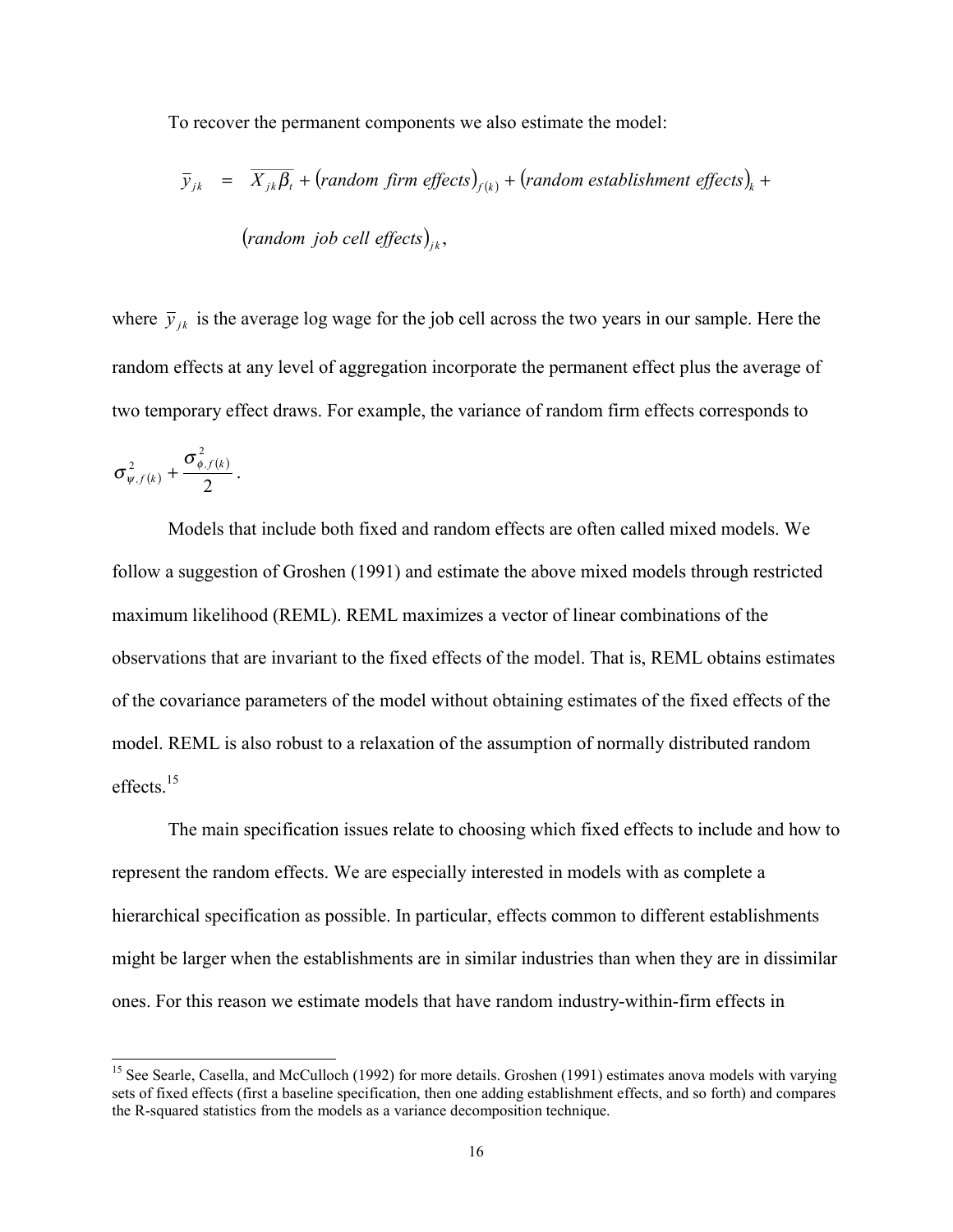addition to those given in equation 1. We also include random major industry within firm effects when possible, but at times this additional parameter cannot be estimated. Our main constraint, aside from computational issues, is that there is relatively limited across-industry variation within firms.

#### **6. Empirical Results**

Before turning to our main results in this section, we first try to assess the magnitudes of the firm-side components of wages and employment changes. In Table 3, we present REML models for changes in log wages between 1997-1998, the average of 1997 and 1998 log wages, and percent changes in employment.<sup>16</sup> We include random occupation effects, random industry effects, and random establishment effects in all three models. All three models contain fixed effects for state, union status, and month (interacted with year) of observation.

Since we do not include random firm effects or random firm within industry effects, the variance of random establishment effects captures the effects of all levels of a firmís hierarchy. We then wish to compare the importance of this composite measure of firm heterogeneity to the importance of industry and occupation effects. Before we apportion firm-level heterogeneity to various levels of a firmís hierarchy, we want to establish that the magnitudes of firm-level heterogeneity are such as to justify the exercise.

Looking first at wage changes, we see the estimated variance of the random effect for the establishment is much larger than those for occupation and industry, however a one standard

<sup>&</sup>lt;sup>16</sup> To maintain comparability with previous work we define percent change in employment as the difference between job cell employment in 1998 and 1997 divided by the average job cell employment across the two years. This treats expansions and contractions symmetrically.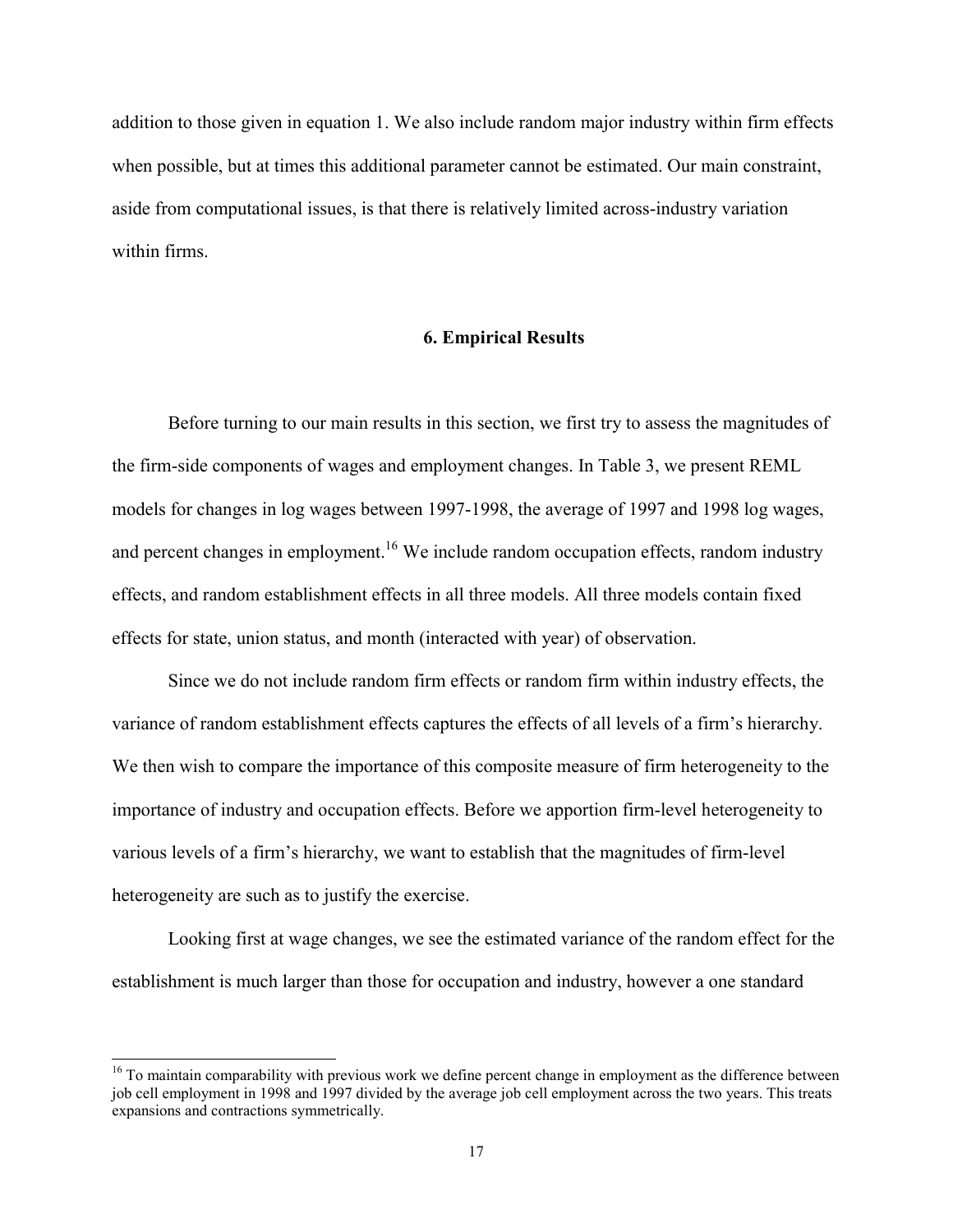deviation change in the random establishment effect results in a modest 3% change in wages. Although modest, this 3% standard deviation of random establishment effects dwarfs the magnitudes of random occupation and random industry effects in the wage-change model. Looking at average wages, we see that the variance of random establishment effects is more than half the size of the corresponding variance for 3-digit industries. A one standard deviation increase in the random establishment effect changes wages by roughly 14%. Finally turning to employment changes, we see the random establishment effects dominate occupation and industry effects, with a one standard deviation change in the random establishment effect corresponding to a 16% increase in employment.

Another way to assess magnitudes is by comparing adjusted R-squared statistics from regressions with and without establishment fixed effects. In the wage-change model, the adjusted  $R^2$  rises from 0.05 to 0.25 with the inclusion of fixed-establishment effects to a model with fixed effects for union status, month of observation, state, 3-digit occupation, and 3-digit industry. The same exercise results in the adjusted  $R^2$  rising from 0.80 to 0.87 in the averagewage model and from 0.04 to 0.26 in the employment change model.

We believe the results in Table 3 and the adjusted  $R^2$  results above show that the magnitudes of employer-level heterogeneity are large enough to warrant study. We now turn to allocating these within-establishment correlations to various levels of firm hierarchy.

#### **A. Wages**

Table 4 contains our wage decomposition for our entire multi-establishment panel. In particular, Table 4 decomposes wages into permanent and time-varying components at the establishment level, at the firm within 3-digit industry level, at the firm within major industry

18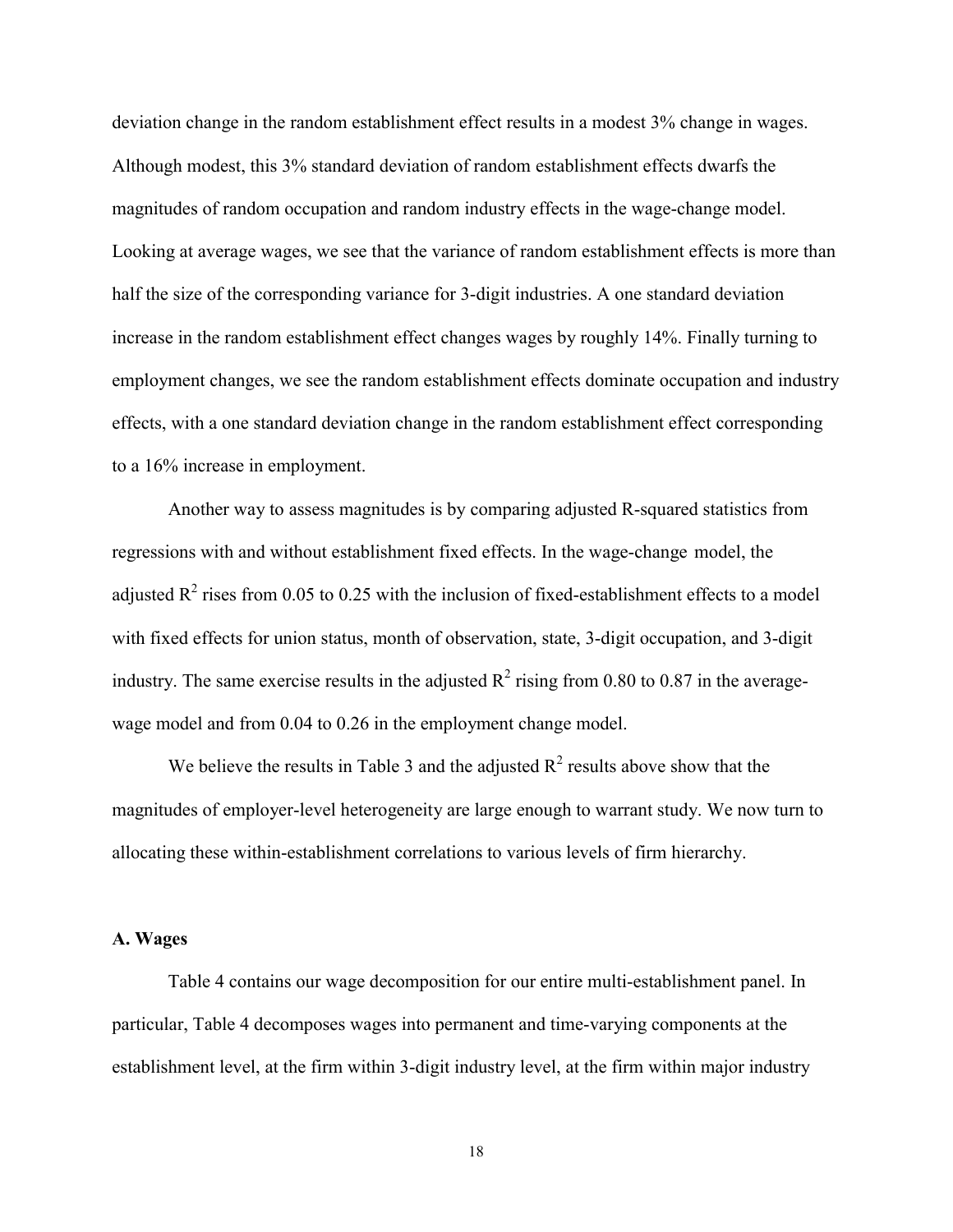level, and at the firm wide level. The top panel of the table shows the REML estimations of the wage-change and average-wage models. The middle panel transforms these estimates into variance estimates of the components in equation (2), and decomposes the within-establishment and within-year correlation into each of its eight components. The bottom panel shows the wage correlations between different jobs implied by the variance components.

Looking first at the wage-change results, we see that wage changes are essentially uncorrelated outside of the establishment. The average-wage results, however, show that wage levels contain significant components at all four levels of the hierarchy. That is, wage levels are correlated across all jobs and establishments within a diversified firm, but they are more highly correlated when the job cells are more closely related in the firm's organizational structure.

Looking at the middle panel, we see that only two percent of the within establishment wage correlation comes from time-varying components, almost all of which comes from the random establishment effects. About one third of the contribution of the permanent components comes from establishment effects, with the other three components making significant contributions as well.

In the bottom panel of Table 4 we see, for both wage levels and wage changes, our estimated correlations for job cells within a firm. As should be expected, wage changes are only correlated to any significant degree when the job cells are in the same establishment, while wage levels are correlated throughout an entire firm.<sup>17</sup>

Table 4 shows that wage levels within firms are correlated across major industries. It is unclear whether this correlation is due to wage policies or due to unobservable productivity

<sup>&</sup>lt;sup>17</sup> The wage level correlations in the bottom panels of tables 4-6 assume wages from the same period. Since the time-varying effects are small relative to the permanent effects, wage correlations assuming wages from different periods would be of similar magnitude.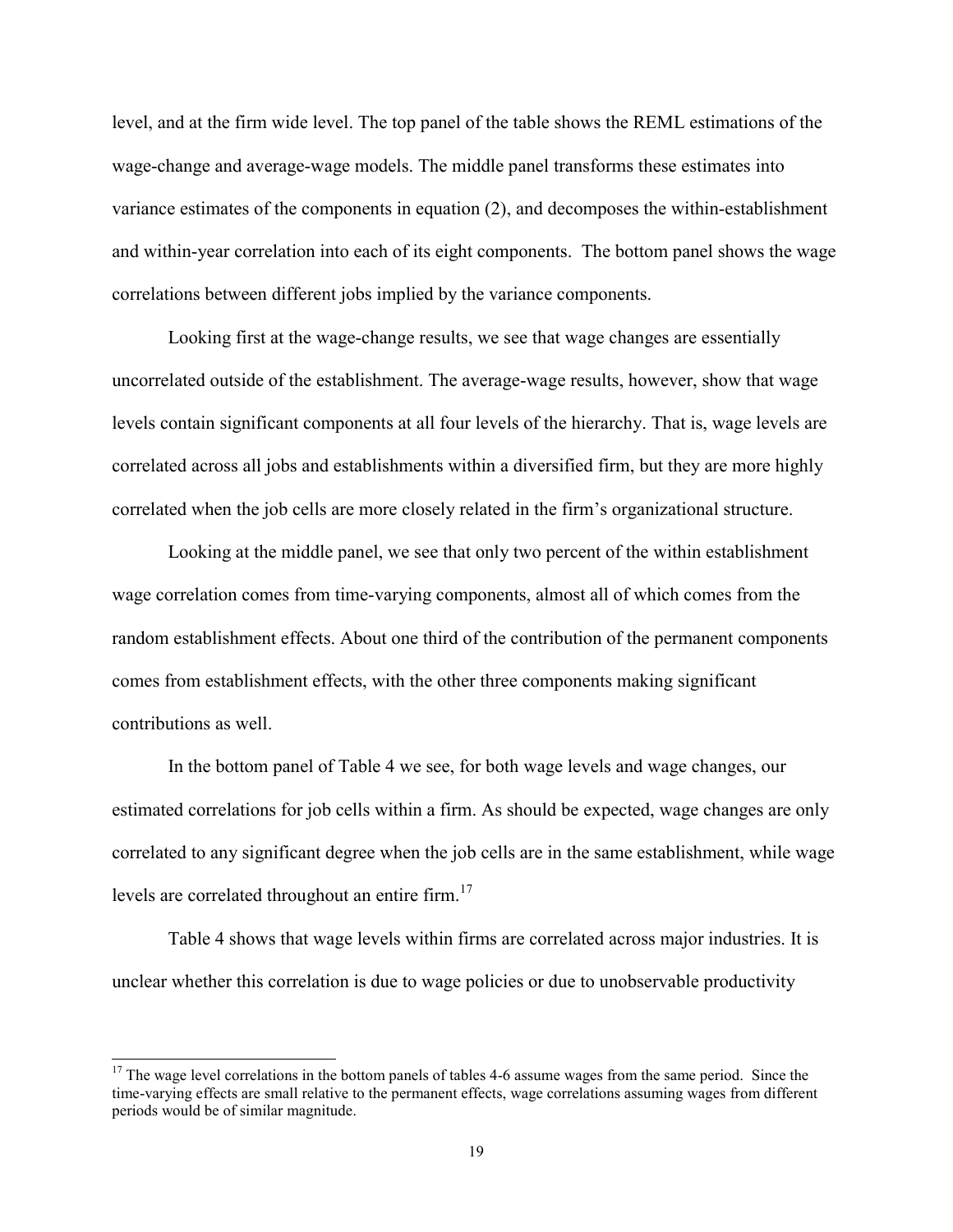characteristics of the employees, but the labor markets within diversified firms once again appear to be related. Firms not only choose to enter industries with similar characteristics (as shown in Figures 2-3), but adopt similar wage policies or hiring policies across industries after entry.

One common way to model firm-level heterogeneity in wage regressions is by including measures of firm or establishment size [Brown and Medoff (1989), Troske (1999)]. Economists typically view these measures as proxies for unobservable sorting or proxies for unobservable characteristics of the contracting environments. Since these are the sorts of issues in which we are interested, we do not include establishment or firm size measures as controls in Table 4. Having quantified the magnitudes of within firm wage correlations, and having apportioned them to various hierarchical levels, we now turn to the question of how well these correlations could be modeled using establishment or firm size measures.

In Table 5, we add logs of establishment employment, firm employment within the 3 digit industry, firm employment within the major industry, and total firm employment as additional controls. To the extent that these additional controls reduce the values of the estimated random effects, we can say that we have modeled the wage correlations through firm-size controls.<sup>18</sup> We find, however, that adding firm-size controls has only a modest effect on our results.

 $<sup>18</sup>$  Our definition of firm size is the total employment in all establishments (including those not in the NCS) in all</sup> EINs that appear in our multi-establishment panel. Our definitions of firm employment within the major industry and firm employment within the 3-digit industry are analogous. We use March employment from the 1997 and 1998 BLS master business-establishment lists to construct these measures. Our establishment employment measures come from the NCS.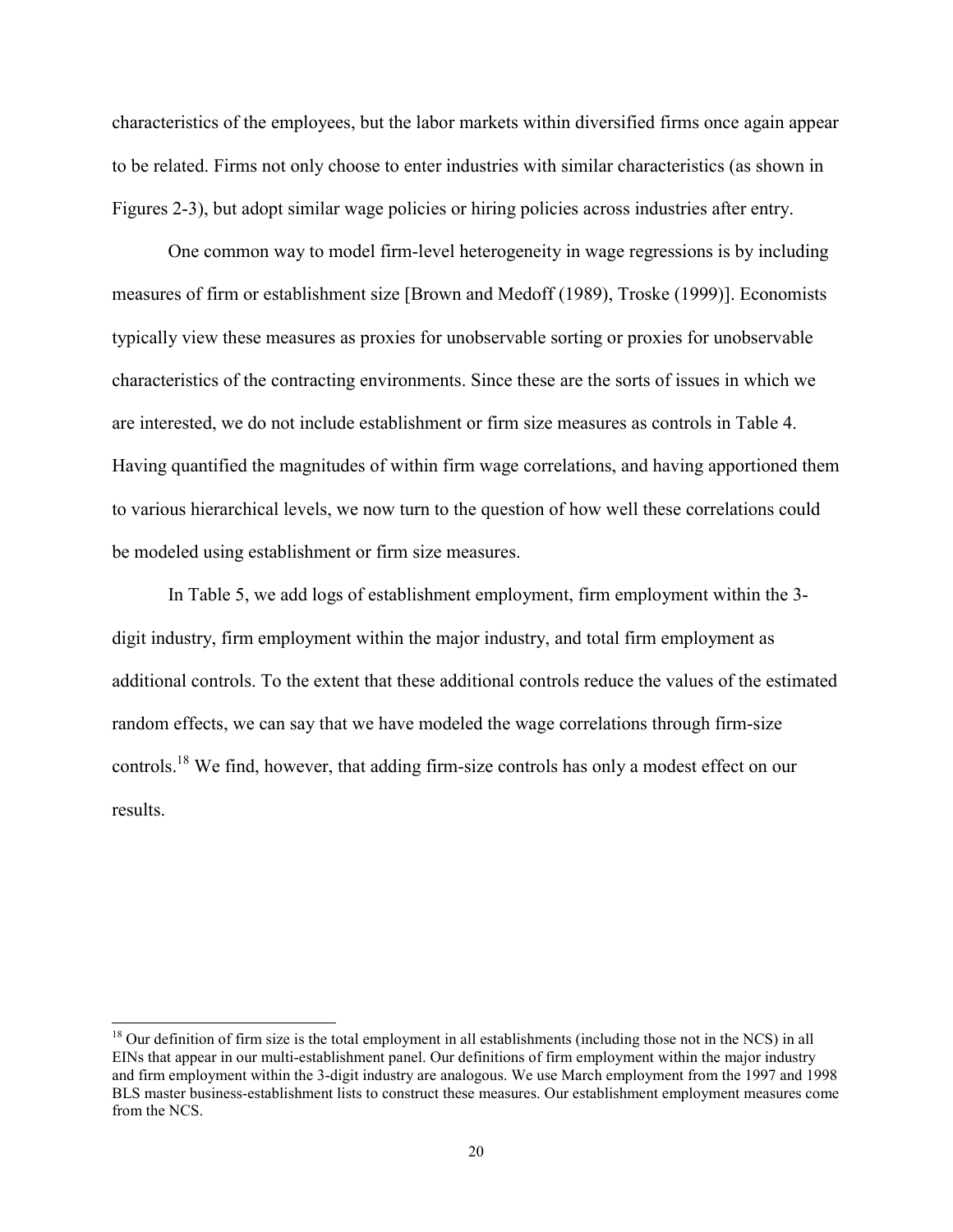Looking first at wage changes, we see that the inclusion of these fixed-employment effects has no effect on the estimated variances of the random effects, indicating that wage changes cannot be modeled with employment changes.<sup>19</sup>

Turning now to the average-wage model in Table 5, we see that the addition of the firm size measures substantially reduces the estimated random firm effect variance. The addition of firm size measures raises the random firm\*major industry effect variance. The other random effects variance estimates are basically unchanged. If taken literally, these results imply that all of the wage correlations that we estimate across major industries within a firm can be modeled with a firm-size variable, but the other size variables have little explanatory power. However, some caution is warranted, as the data often make it difficult to distinguish the firm and the firm\*major industry random effects from each other. $^{20}$ 

We are also interested in the extent to which unionization drives our results. Perhaps union contracts are negotiated at the firm level, which could generate many of the correlations we observe. Unfortunately, our unionization sample is too small to estimate a model like that in Table 4. We do, however, present the results of the wage models that exclude unionized workers in Table 6.

Since the wage-change results are similar to those that included all job cells, we will focus on the average-wage models. The main difference between the wage level models in Table 6 and Table 4 is that the firm-wide random effect is estimated to be insignificant in Table 6. This indicates that, after including all of our fixed effects as controls, the wage levels of non-

 $19$  The fixed effect for the change in firm employment within the 3-digit industry is statistically significant in the wage-change model, although its impact on our results is small. The other three size variables are not statistically significant.

 $20$  The fixed effects for both total firm employment and establishment employment are statistically significant in the average-wage model. The fixed effects for firm employment within the major industry and firm employment within the 3-digit industry are not statistically significant.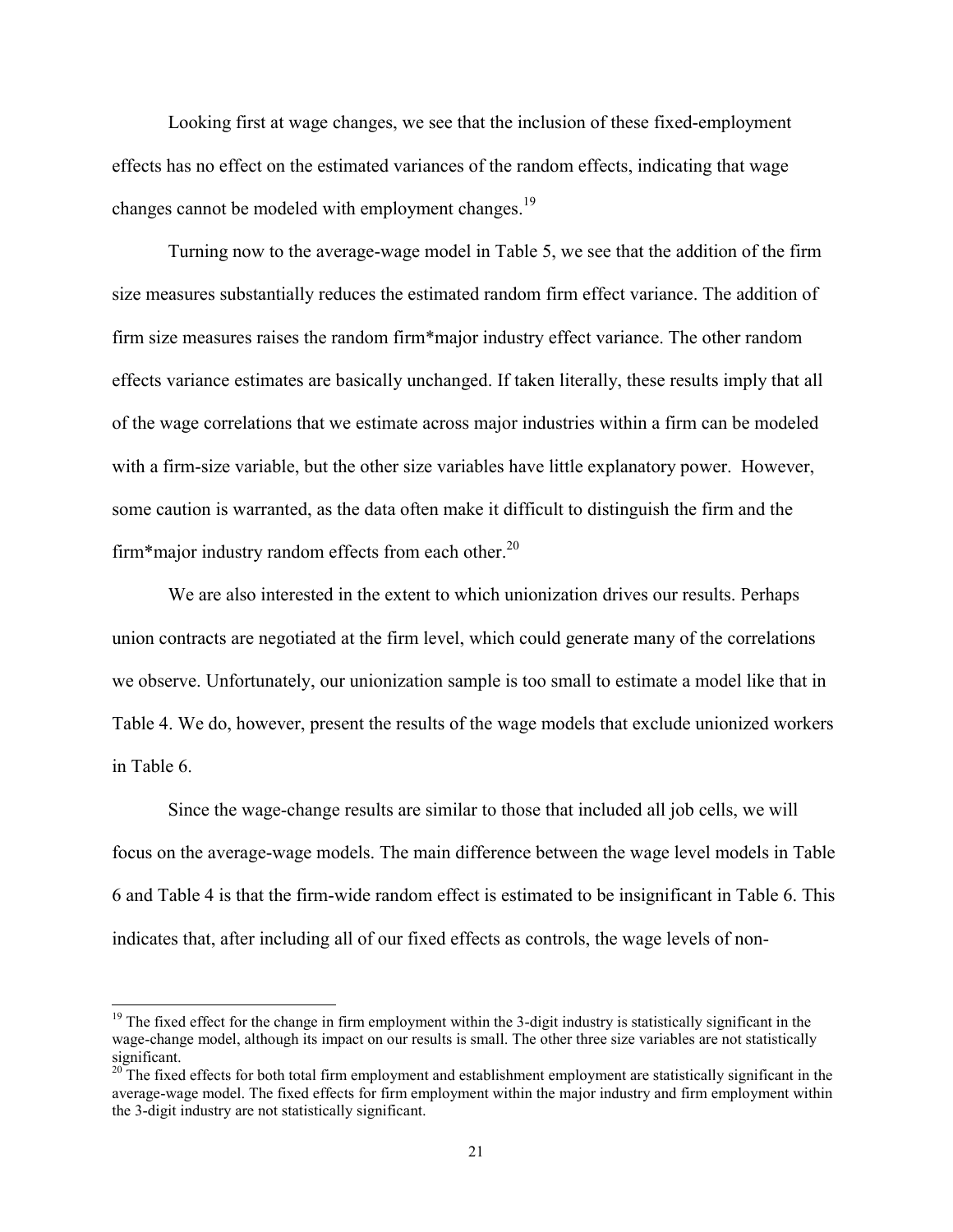unionized jobs may not be correlated across major industries within a firm. The coefficients on the other levels of the hierarchy are similar between Tables 6 and 4, including the coefficient that shows wage levels are correlated across 3-digit industries within the same major industry. The majority of our results do not appear to be driven by unionized jobs; the same broad patterns exist using only non-unionized jobs. $^{21}$ 

#### **B. Employment Growth**

 $\overline{a}$ 

Table 7 presents a REML estimation of an employment-change model with randomestablishment effects, 3-digit industry effects, and random firm effects.<sup>22</sup> Once again, our employment change measure is the change in job-cell employment from 1997-1998, divided by the average of 1997 and 1998 employment. Note first that employment growth at the job-cell level is uncorrelated across 3-digit industries. Note next that, although employment growth is correlated across establishments within a 3-digit industry within a firm, the estimated variance of random establishment effects dwarfs that of the random 3-digit industry within firm effects. Note lastly that the variance of the residual is easily the largest variance estimated.<sup>23</sup>

We interpret these results as an extension of the recent lessons in the job creation and destruction literature. <sup>24</sup> Davis & Haltiwanger (1990, 1992) and others have shown that churning of employment is high in both strong and weak economies. That is, significant establishment-

 $21$  Results using only white-collar jobs look similar to those in Table 6, and are available on request.

<sup>&</sup>lt;sup>22</sup> Random firm\*major-industry effects estimates consistently hit the boundary of zero when included in the employment change models, meaning that we cannot distinguish between the random effects within and between major industry.

<sup>&</sup>lt;sup>23</sup> Establishment employment includes both jobs that were sampled by the NCS and jobs that were not sampled by the NCS.

 $^{24}$  Employment-change models yielded similar results when estimated separately for union and non-union jobs, as did models estimated separately for white-collar and non-white-collar jobs.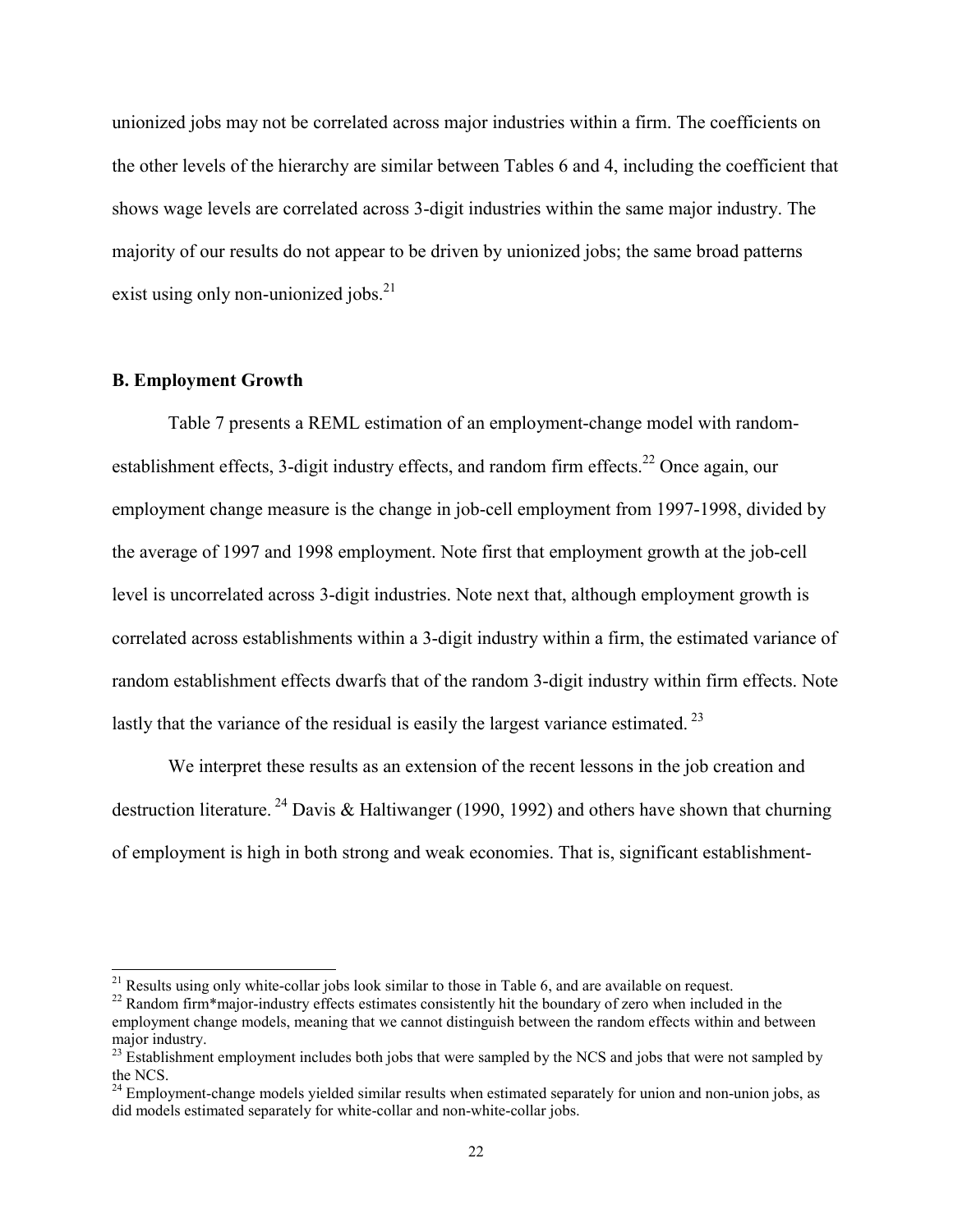level expansions occur when an industry is contracting overall, and significant establishmentlevel contractions occur when an industry is expanding overall.

Our estimates show that even when a particular business-line within a firm grows, a high percentage of individual establishments are likely to contract. That is, even when a business line receives a 3-digit industry within firm random effect that is two standard deviations above zero, an establishment that receives a random establishment effect of just one standard deviation below zero would have a tendency to contract. Note further that this analysis is not relying at all on residual variance, which would only lend further credence to this argument.

This last point on not relying on residual variance highlights one benefit of using joblevel data to analyze employment growth at the firm or establishment level. Some portion of the variance of the residual term in Table 7 probably captures job-cell level shocks that have nothing to do with establishment productivity. An employee might move to a new state or drop out of the labor force unexpectedly even if the establishment's manager had no intention of reducing employment. Employment fluctuations due to these job-cell level shocks only affect our residual (job cell) variance, but do not affect the other variances in Table 7.

Suppose now that we only observed employment at the establishment level, as is common in the literature. We could estimate models with random firm effects, random 3-digit industry within firm effects, and random establishment effects, but our estimated variance of random establishment effects would incorporate job-cell level shocks in addition to the establishment-wide shocks. In this sense, our estimated variance of random establishment effects in Table 7 has a cleaner interpretation than would an estimated variance of a random establishment effect from data set with only establishment (rather than job cell) employment.

To illustrate this point empirically, we estimate a model of employment growth at the

23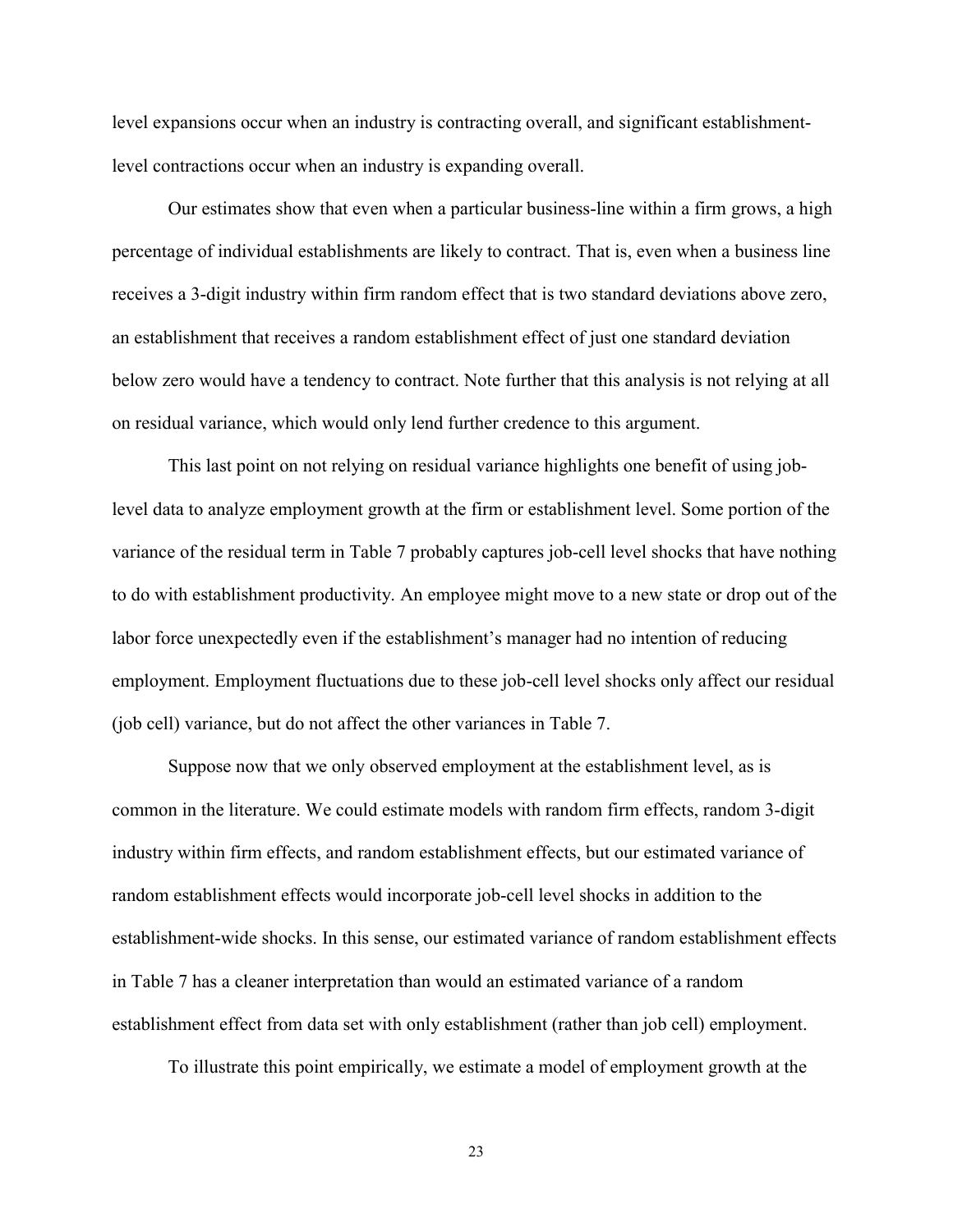establishment level in Table 8. That is, our dependent variable is the percent change in total establishment employment, including jobs that were not specifically sampled in the NCS. Note that our estimated variances of random firm effects and random 3-digit industry within firm effects are similar to those in Table 7. The variance of the random establishment effect (the residual) is, as hypothesized, larger than the variance of the random establishment effect in Table 7 (more than twice as large). We therefore find that more than half of the establishment-level heterogeneity found in establishment-level employment changes comes from job-cell specific shocks. Using occupation-level data in Table 6, we are able to separate out these job-cell specific shocks, which arguably are less related to productivity than are establishment-wide shocks.

#### **7. Conclusions**

Diversified firms have establishments in different locales, with different occupational mixes, which operate in different industries. We use a unique data set that links labor-market information across establishments and business lines for these diversified firms to investigate, for the first time in the literature, the degree to which labor markets appear uniform throughout these diversified firms. We find the following:

- 1. Industries that employ high-wage occupations tend not to be linked under the same firm with industries that employ low-wage occupations.
- 2. Industries that pay high-wages (after controlling for occupational distributions and other covariates) tend not to be linked under the same firm with industries that pay low-wages.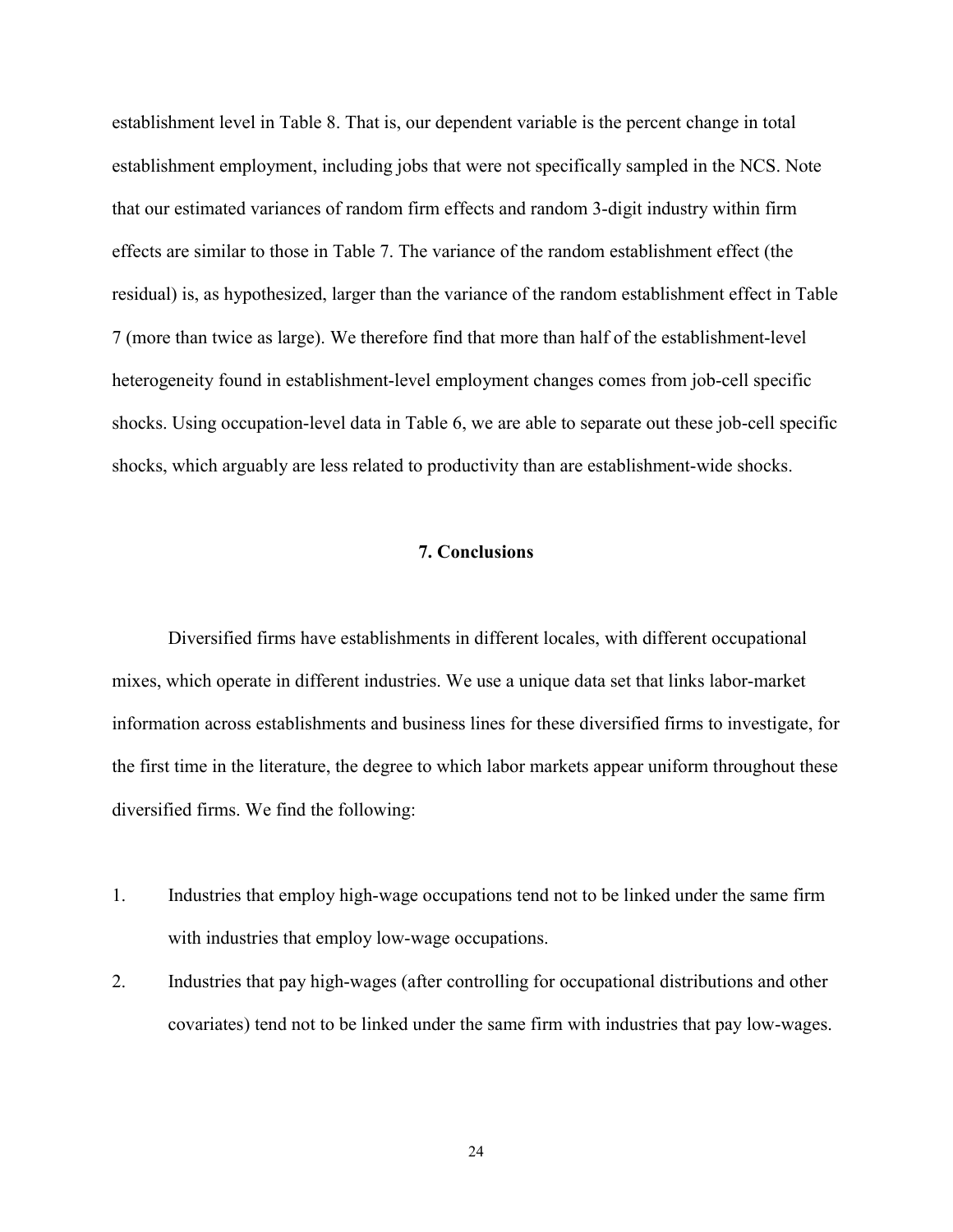- 3. Controlling for industry and occupation effects, wage levels are correlated across establishments and across major industries within diversified firms.
- 4. Wage changes are essentially uncorrelated across establishments within a firm.
- 5. Job-level employment changes are uncorrelated across 3-digit industries within a firm.
- 6. Job-level employment changes are correlated across establishments within a 3-digit industry within a firm, but establishment-specific shocks are much more important determinants of job-level employment changes.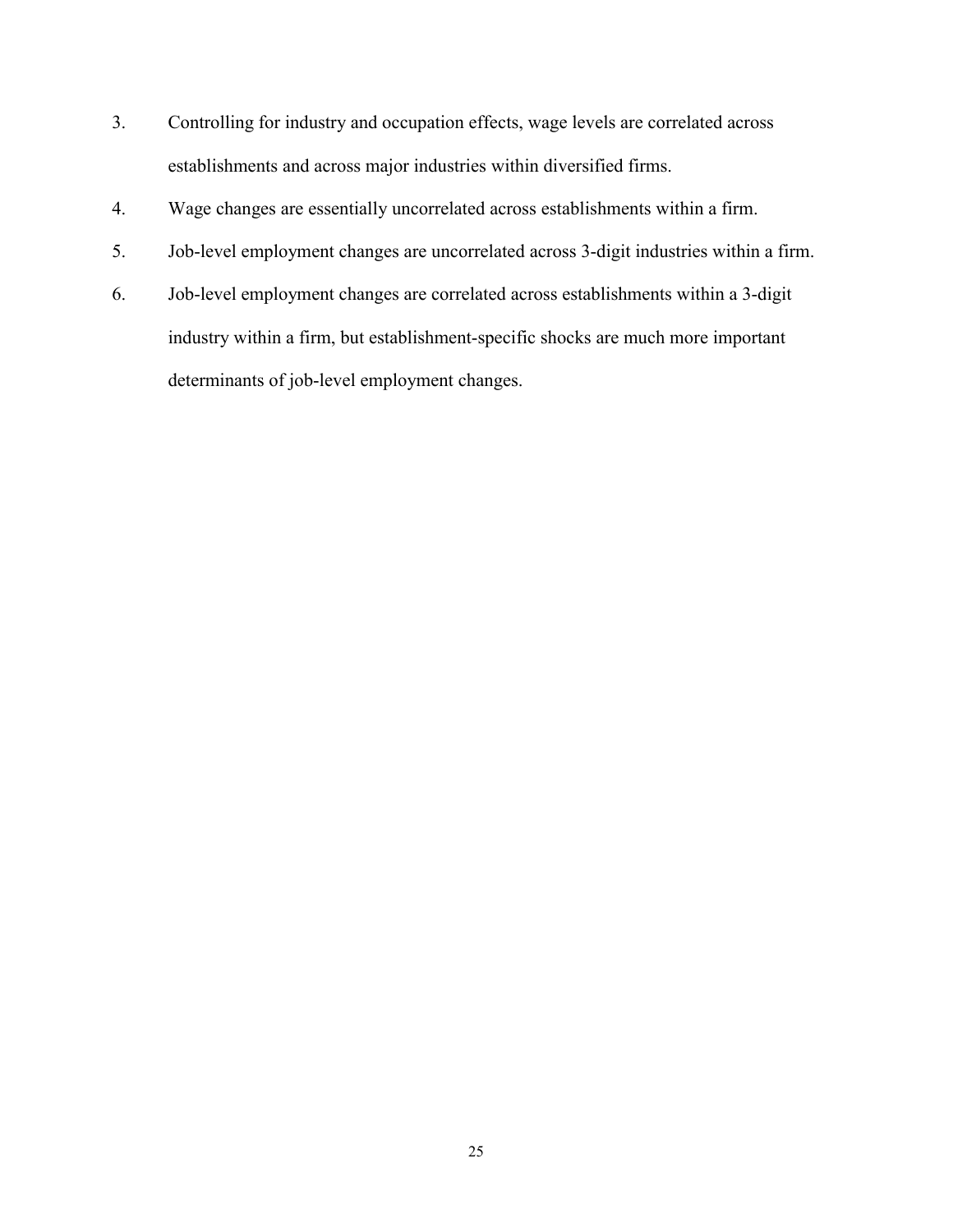#### **References**

- Abowd, John M. and Francis Kramarz, 1999, "The Analysis of Labor Markets Using Matched Employer-Employee Data" in *Handbook of Labor Economics*, v3b, edited by Orley Ashenfelter and David Card, (Elsevier, Amsterdam).
- Abowd, John M. and Francis Kramarz, 2000, "Inter-industry and Firm-size Wage Differentials: New Evidence from Linked Employer-Employee Data," mimeo, Cornell University
- Abowd, John M., Francis Kramarz, and David N. Margolis, 1999, "High Wage Workers and High Wage Firms," *Econometrica*, v67, n2, 251-333.
- Berger, Philip G. and Eli Ofek, 1995, "Diversification's Effect on Firm Value," *Journal of Financial Economics*, v37, n1, 39-65.
- Bronars, Stephen G. and Melissa Famulari, 1997, "Wage, Tenure, and Wage Growth Variation Within and Across Establishments," *Journal Of Labor Economics*, v15, n2, 285-317.
- Brown, Charles, and James Medoff, 1989, "The Employer Size-Wage Effect," Journal of *Political Economy*, v97, n5, 1027-1059.
- Chevalier, Judith A., 2000, "What Do We Know About Cross-Subsidization? Evidence from the Investment Policies of Merging Firms," mimeo, University of Chicago.
- Corporate Affiliations Plus, 1998 and 2000, Software purchased from the National Register Publishing Company covering the winter 1997-1998 and spring 2000 periods respectively.
- Davis, Steven J. and John C. Haltiwanger, 1990, "Gross Job Creation and Destruction: Microeconomic Evidence and Macroeconomic Implications.î *NBER Macroeconomics Annual*, 123-168.
- Davis, Steven J. and John C. Haltiwanger, 1992. "Gross Job Creation, Gross Job Destruction, and Employment Reallocation." *Quarterly Journal of Economics*, v107, n3, 819-863.
- Davis, Steven J. and John C. Haltiwanger, 1999, "Gross Job Flows," in *Handbook of Labor Economics*, v3b, edited by Orley Ashenfelter and David Card, (Elsevier, Amsterdam).
- Groshen, Erica L., 1991, "Sources of Intra-Industry Wage Dispersion: How Much Do Employers Matter?î *Quarterly Journal of Economics*, v106, n3, 869-884.
- Kremer, Michael, 1993, "The O-Ring Theory of Economic Development," *Quarterly Journal of Economics*, v108, n3, 551-575.
- Lamont, Owen, 1997, "Cash Flow and Investment: Evidence from Internal Capital Markets," *Journal of Finance*, v52, n1, 83-109.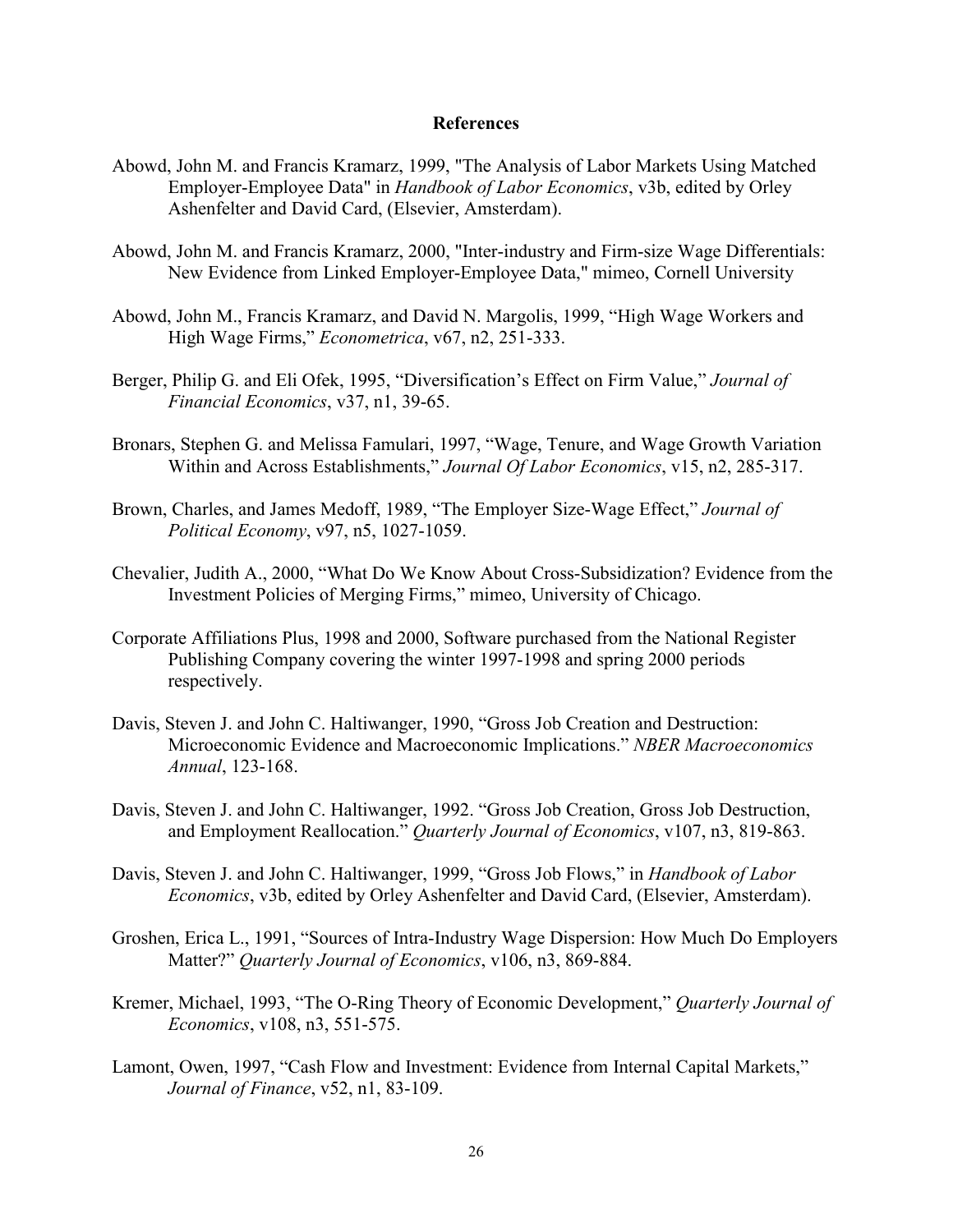- McGahan, Anita M. and Michael E. Porter, 1999, "The Persistence of Shocks to Profitability," *Review of Economics and Statistics*, v81, n1, 143-153.
- Rumelt, Richard P., 1991, "How Much Does Industry Matter?" *Strategic Management Journal*, v 12, n3, 167-185.
- Schmalensee, Richard, 1985, "Do Markets Differ Much?" American Economic Review, v75, n3, 341-351.
- Searle, Shayle R., George Casella, and Charles E. McCulloch, 1992, *Variance Components*, (Wiley, New York).
- Troske, Kenneth R., 1999, "Evidence on the Employer Size-Wage Premium from Worker-Establishment Matched Data,î *Review of Economics and Statistics*, v81, n1, 15-26.
- U.S. Department of Labor, Bureau of Labor Statistics Bulletin 2490, *Handbook of Methods*, April 1997, Washington, DC.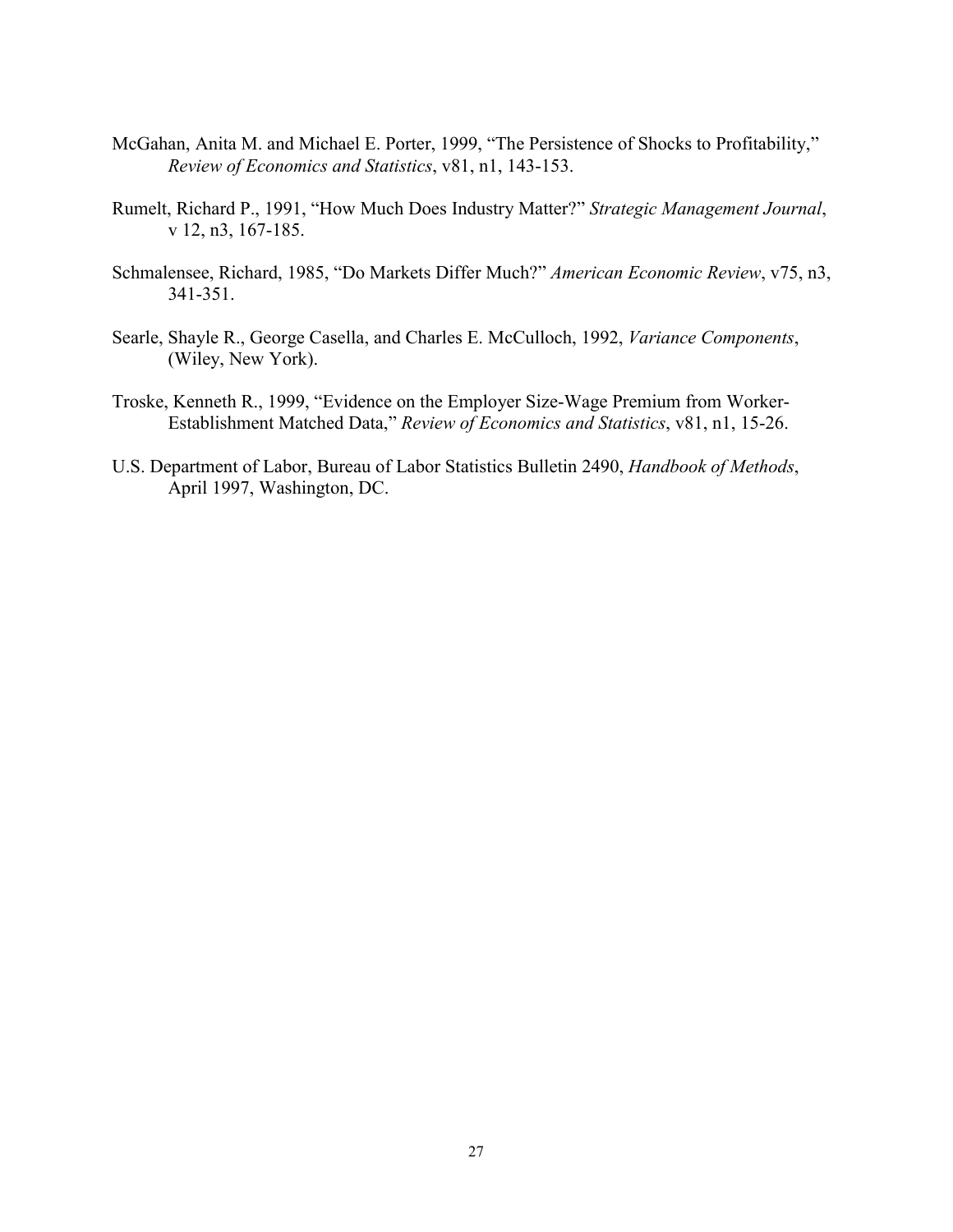## **Partial List of General Electric's Industries Table 1**

- SIC=2821: plastics material and synthetic resins
- SIC=2865: cyclic organic crudes and intermediates
- $\bullet$  SIC=3291: abrasive products
- $\bullet$  SIC=3641: electric lamp bulbs and tubes
- SIC=3724: aircraft engines and engine parts
- SIC=3845: electromedical and electrotherapeutic apparatus
- SIC=4581: airports, flying fields, and airport terminal services
- SIC=4833: television broadcasting stations
- $\bullet$  SIC=6159: miscellaneous business credit institutions
- $\bullet$  SIC=6311: life insurance
- SIC=7371: computer programming services
- SIC=7515: passenger car leasing

Data are taken from Corporate Affiliations Plus (Spring 2000 edition). Data for this table are not taken from BLS sources. We make no claims about which components of General Electric, if any, appear in our sample.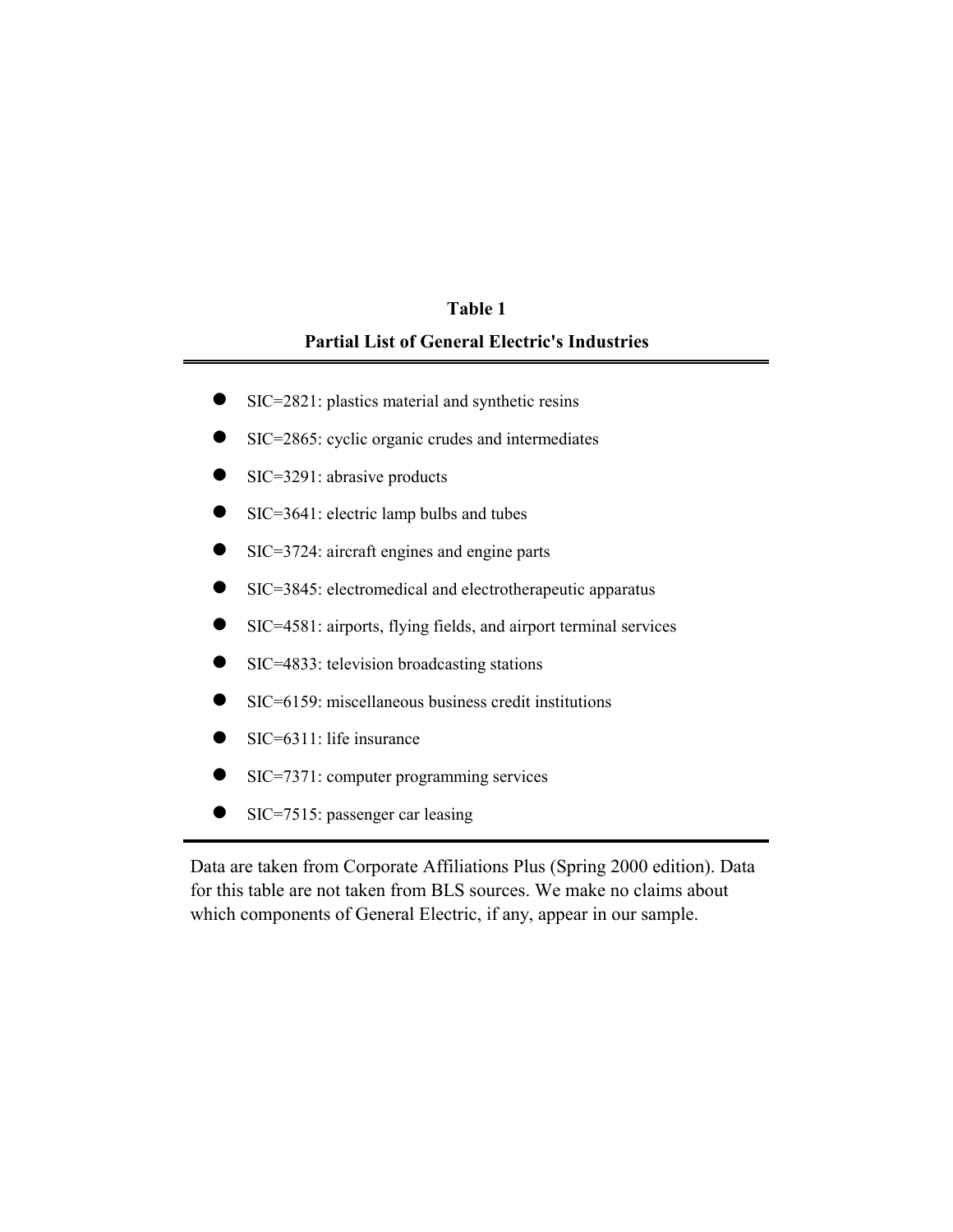|                                  |         | Number                    |
|----------------------------------|---------|---------------------------|
| Occupation-Establishment Cells   |         | 34,792                    |
| Establishments                   |         | 4,320                     |
| Firms                            |         | 1,020                     |
| with multiple 3 digit industries |         | 457                       |
| with multiple major industries   |         | 258                       |
|                                  | Average | <b>Standard Deviation</b> |
| Average Log Wage, 1997-1998      | 2.652   | 0.579                     |
| Log Wage Growth, 1997-1998       | 0.022   | 0.096                     |

## **Table 2 Sample Statistics**

## Comparison of Multi-Establishment Panel to 1997 NCS Cross-Section

|                                      | Multi-Establishment |                 |
|--------------------------------------|---------------------|-----------------|
| 1997 values for:                     | Panel               | <b>1997 NCS</b> |
| log wage                             | 2.641               | 2.591           |
| union coverage indicator             | 0.225               | 0.145           |
| establishment employment             | 1,342.7             | 899.9           |
| <b>Occupation Distributions</b>      |                     |                 |
| Professional                         | 12.5                | 14.2            |
| Technical                            | 4.9                 | 5.7             |
| Executive                            | 10.3                | 10.8            |
| <b>Sales</b>                         | 11.9                | 7.7             |
| Clerical                             | 18.4                | 19.5            |
| Production, Craft                    | 10.3                | 9.0             |
| Operators, Assemblers                | 8.8                 | 8.8             |
| Transport, Material Moving           | 3.6                 | 3.2             |
| Handlers, Laborers                   | 8.8                 | 7.3             |
| Service                              | 10.7                | 13.9            |
| <b>Industry Distributions</b>        |                     |                 |
| Mining                               | 1.3                 | 1.1             |
| Construction                         | 0.6                 | 2.4             |
| Nondurables Manufacturing            | 11.5                | 10.1            |
| <b>Durables Manufacturing</b>        | 21.7                | 17.1            |
| Transport, Communications, Utilities | 9.8                 | 6.2             |
| <b>Wholesale Trade</b>               | 3.4                 | 4.0             |
| Retail Trade                         | 22.4                | 14.2            |
| <b>FIRE</b>                          | 6.1                 | 6.7             |
| Services                             | 23.3                | 38.3            |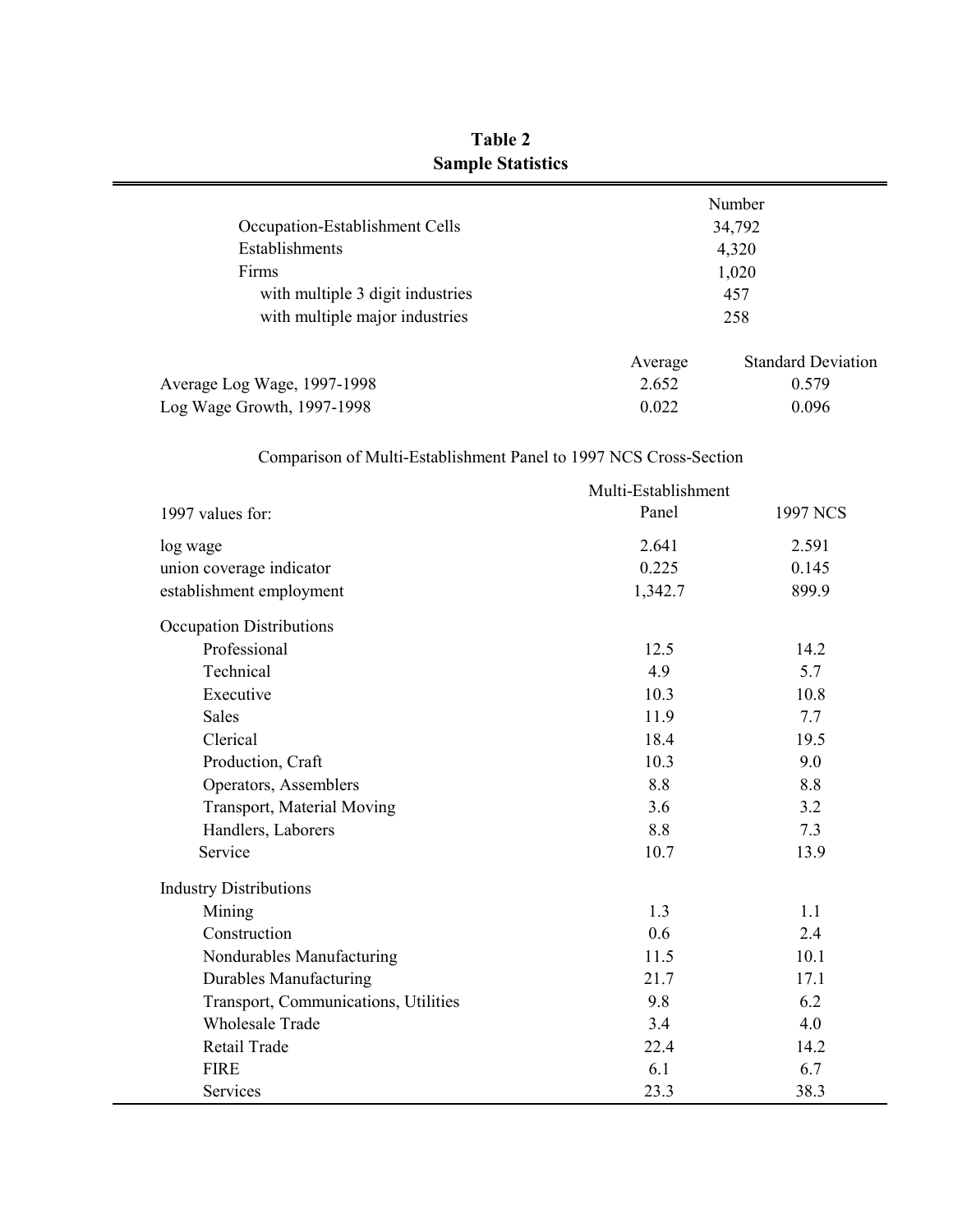|               | Wage Level, Wage-Change, and Employment-Change Models<br>with Random Occupation, Industry, and Establishment Effects |                 |          |           |          |                          |
|---------------|----------------------------------------------------------------------------------------------------------------------|-----------------|----------|-----------|----------|--------------------------|
|               |                                                                                                                      | Log Wage Change |          | Log Wage  |          | <b>Employment Growth</b> |
| random effect | variance                                                                                                             | std error       | variance | std error | variance | std error                |
| occupation    | 0.00001                                                                                                              | 0.00001         | 0.144    | 0.011     | 0.000    | 0.000                    |
| industry      | 0.00003                                                                                                              | 0.00001         | 0.037    | 0.004     | 0.001    | 0.000                    |
| establishment | 0.00091                                                                                                              | 0.00004         | 0.020    | 0.001     | 0.025    | 0.001                    |
| residual      | 0.00692                                                                                                              | 0.00006         | 0.051    | 0.000     | 0.159    | 0.001                    |

**Table 3**

Models are estimated using restricted maximum likelihood, and include fixed effects for union status, month of observation, and state. The models use 3 digit Census codes for occupations and 3 digit SIC codes for industry. Log Wage Change is the change in the Log Wage for the job cell from 1997-98. Log Wage is the average of Log Wages in 1997 and 1998. Employment Growth is the change in job-cell employment from 1997-98, divided by average employment in 1997 and 1998.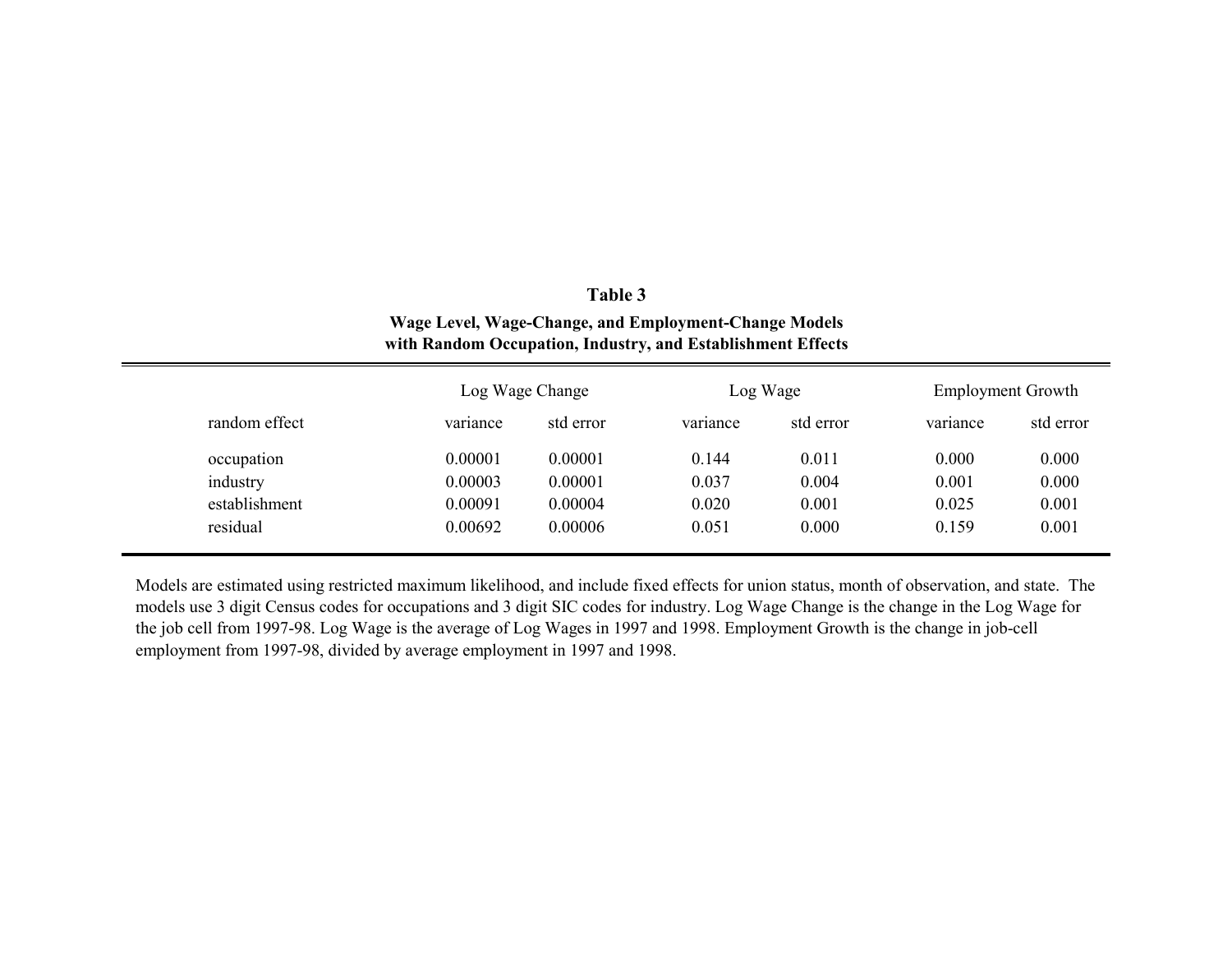|                       |          | -               |          |           |
|-----------------------|----------|-----------------|----------|-----------|
|                       |          | Log Wage Growth |          | Log Wage  |
| random effect         | variance | std error       | variance | std error |
| firm                  | 0.0000   | 0.00005         | 0.0045   | 0.0013    |
| firm*major industry   | 0.0000   | <b>NA</b>       | 0.0058   | 0.0019    |
| firm*3 digit industry | 0.0001   | 0.00006         | 0.0049   | 0.0014    |
| establishment         | 0.0007   | 0.00004         | 0.0089   | 0.0005    |
| residual              | 0.0069   | 0.00006         | 0.0506   | 0.0004    |

**Baseline Wage Models Table 4**

|  |  | Decomposing the within-Establishment Wage Correlation (Total Correlation = $0.32$ ) |  |  |
|--|--|-------------------------------------------------------------------------------------|--|--|
|  |  |                                                                                     |  |  |

|                       | Time-Varying Effects |                           |          | <b>Permanent Effects</b>  |
|-----------------------|----------------------|---------------------------|----------|---------------------------|
|                       | variance             | percent of<br>correlation | variance | percent of<br>correlation |
| firm                  | 0.0000               | $0.0\%$                   | 0.0045   | 18.5%                     |
| firm*major industry   | 0.0000               | $0.0\%$                   | 0.0058   | 23.8%                     |
| firm*3 digit industry | 0.0001               | $0.2\%$                   | 0.0049   | 20.0%                     |
| establishment         | 0.0004               | $1.5\%$                   | 0.0087   | 35.8%                     |
| residual              | 0.0034               |                           | 0.0489   |                           |
| total                 | 0.0039               | 1.8%                      | 0.0728   | 98.2%                     |

| Correlations across Job Cells                            |        |         |
|----------------------------------------------------------|--------|---------|
|                                                          | wage   | wage    |
|                                                          | levels | changes |
| same establishment; different job                        | 0.32   | 0.11    |
| same firm $\&$ 3 digit industry; different establishment | 0.20   | 0.01    |
| same firm & major industry; different 3 digit industry   | 0.13   | 0.00    |
| same firm; different major industry                      | 0.06   | 0.00    |

Models are estimated using restricted maximum likelihood, and include fixed effects for union status, month of observation, state, 3-digit industry, and 3-digit Census occupation code. In the wage-change model, the estimated variance of the random effect for major industry within firm is zero (the boundary). All other estimates and standard errors in the wage-change model impose that the major industry within firm coefficient is zero with certainty. All correlations are of the components of log wages (or changes in log wages) that are not explained by the fixed effects. The wage levels correlations in the final panel assume wage draws from the same year.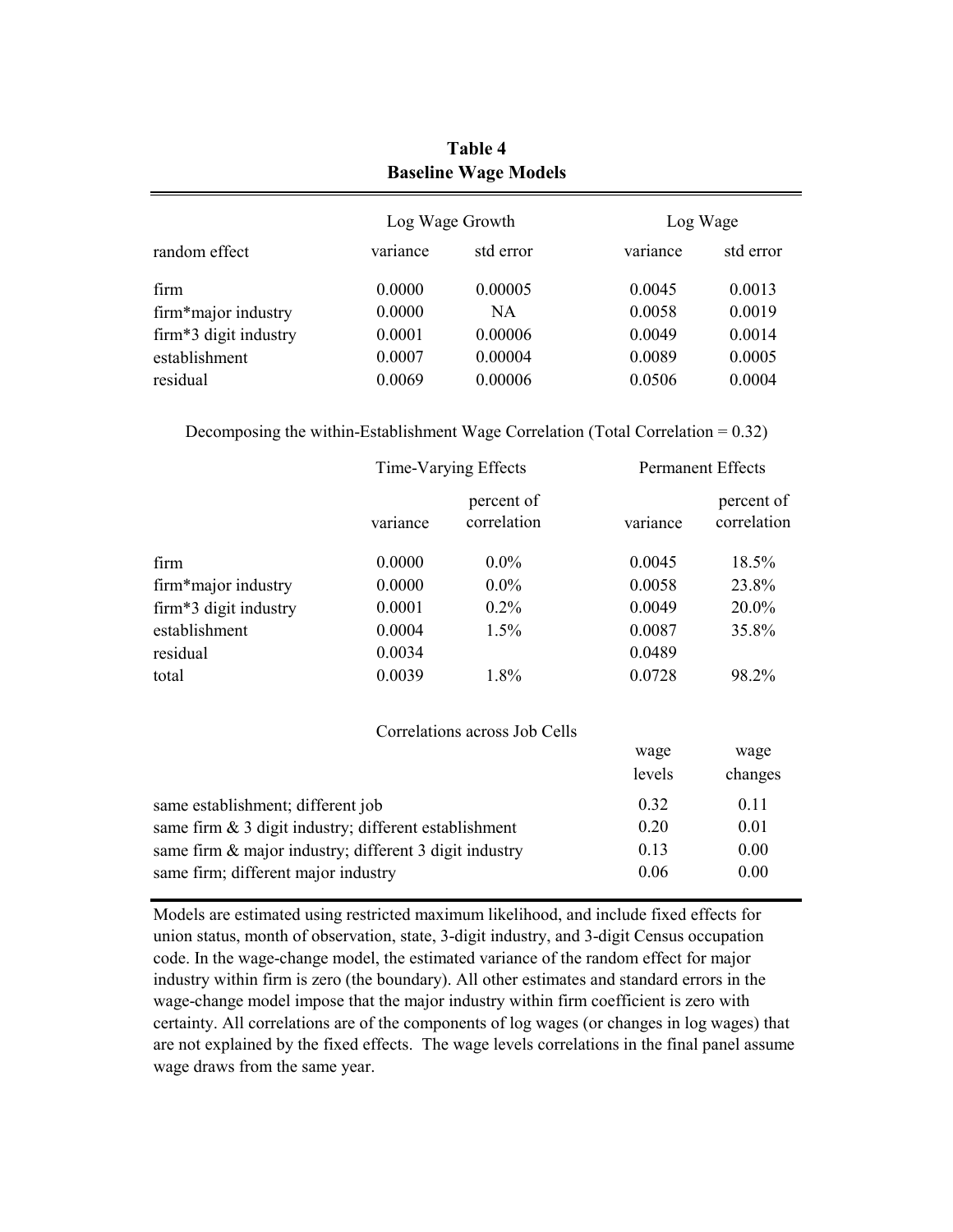|                       | Log Wage Growth |           |          | Log Wage  |
|-----------------------|-----------------|-----------|----------|-----------|
| random effect         | variance        | std error | variance | std error |
| firm                  | 0.0000          | 0.0001    | 0.0012   | 0.001     |
| firm*major industry   | 0.0000          | 0.0002    | 0.0072   | 0.002     |
| firm*3 digit industry | 0.0001          | 0.0002    | 0.0048   | 0.001     |
| establishment         | 0.0007          | 0.0000    | 0.0085   | 0.000     |
| residual              | 0.0069          | 0.0001    | 0.0506   | 0.000     |

| Table 5                                                  |  |
|----------------------------------------------------------|--|
| <b>Wage Models Including Establishment Size Controls</b> |  |

Decomposing the within-Establishment Wage Correlation (Total Correlation  $= 0.30$ )

|                       | Time-Varying Effects |                           |          | <b>Permanent Effects</b>  |
|-----------------------|----------------------|---------------------------|----------|---------------------------|
|                       | variance             | percent of<br>correlation | variance | percent of<br>correlation |
| firm                  | 0.0000               | $0.0\%$                   | 0.0012   | $5.4\%$                   |
| firm*major industry   | 0.0000               | $0.0\%$                   | 0.0072   | 32.9%                     |
| firm*3 digit industry | 0.0000               | $0.2\%$                   | 0.0048   | 21.7%                     |
| establishment         | 0.0004               | 1.7%                      | 0.0083   | 37.9%                     |
| residual              | 0.0034               |                           | 0.0489   |                           |
| total                 | 0.0039               | $2.0\%$                   | 0.0705   | 98.0%                     |

#### Correlations across Job Cells

|                                                          | wage   | wage    |
|----------------------------------------------------------|--------|---------|
|                                                          | levels | changes |
| same establishment; different job                        | 0.30   | 0.11    |
| same firm $\&$ 3 digit industry; different establishment | 0.18   | 0.01    |
| same firm & major industry; different 3 digit industry   | 0.11   | 0.00    |
| same firm; different major industry                      | 0.02   | 0.00    |

Models are estimated using restricted maximum likelihood, and include fixed effects for union status, month of observation, state, 3-digit industry, and 3-digit Census occupation code. Additional fixed effects include the log of the number of employees in the establishment, in the firm and 3-digit industry, in the firm and major industry, and in the entire firm. All correlations are of the components of log wages (or changes in log wages) that are not explained by the fixed effects. The wage levels correlations in the final panel assume wage draws from the same year.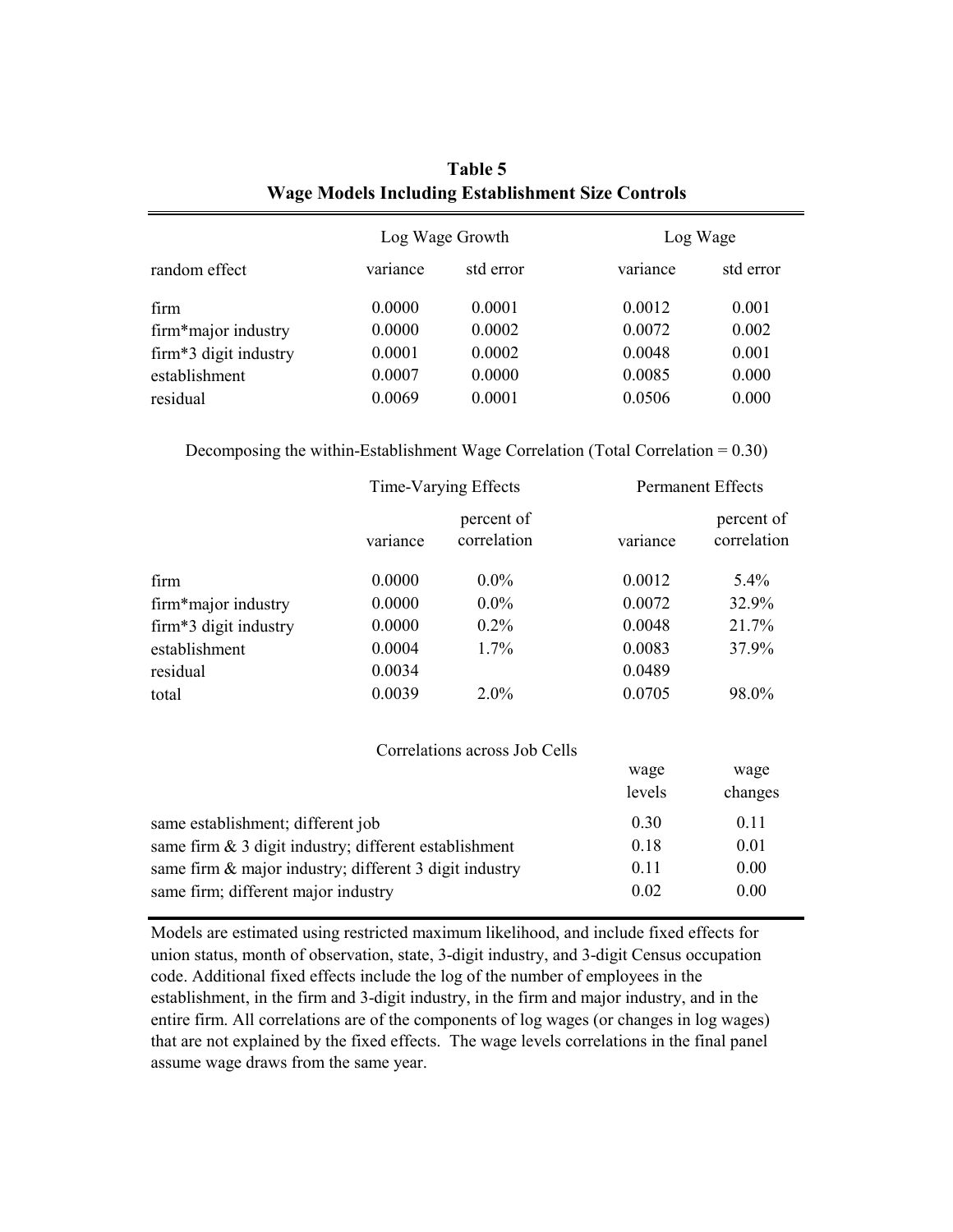| random effect         | Log Wage Growth |           | Log Wage |           |  |
|-----------------------|-----------------|-----------|----------|-----------|--|
|                       | variance        | std error | variance | std error |  |
| firm                  | 0.0000          | 0.0000    | 0.0026   | 0.0014    |  |
| firm*major industry   | 0.0000          | NA        | 0.0068   | 0.0022    |  |
| firm*3 digit industry | 0.0001          | 0.0001    | 0.0043   | 0.0016    |  |
| establishment         | 0.0009          | 0.0001    | 0.0094   | 0.0006    |  |
| residual              | 0.0077          | 0.0001    | 0.0518   | 0.0005    |  |
|                       |                 |           |          |           |  |

**Table 6 Wage Models, Non-union Sample**

Decomposing the within-Establishment Wage Correlation (Total Correlation  $= 0.30$ )

|                       | Time-Varying Effects |                           | <b>Permanent Effects</b> |                           |
|-----------------------|----------------------|---------------------------|--------------------------|---------------------------|
|                       | variance             | percent of<br>correlation | variance                 | percent of<br>correlation |
| firm                  | 0.0000               | $0.0\%$                   | 0.0026                   | 11.3%                     |
| firm*major industry   | 0.0000               | $0.0\%$                   | 0.0068                   | 29.0%                     |
| firm*3 digit industry | 0.0001               | $0.2\%$                   | 0.0042                   | 18.2%                     |
| establishment         | 0.0004               | 1.8%                      | 0.0092                   | 39.4%                     |
| residual              | 0.0039               |                           | 0.0498                   |                           |
| total                 | 0.0043               | 2.1%                      | 0.0727                   | 97.9%                     |

#### Correlations across Job Cells

|                                                          | wage   | wage    |
|----------------------------------------------------------|--------|---------|
|                                                          | levels | changes |
| same establishment; different job                        | 0.30   | 0.11    |
| same firm $\&$ 3 digit industry; different establishment | 0.18   | 0.01    |
| same firm & major industry; different 3 digit industry   | 0.12   | 0.00    |
| same firm; different major industry                      | 0.03   | 0.00    |

Models are estimated using restricted maximum likelihood, and include fixed effects for union status, month of observation, state, 3-digit industry, and 3-digit Census occupation code. Additional fixed effects include the log of the number of employees in the establishment, in the firm and 3-digit industry, in the firm and major industry, and in the entire firm. All correlations are of the components of log wages (or changes in log wages) that are not explained by the fixed effects. The wage levels correlations in the final panel assume wage draws from the same year.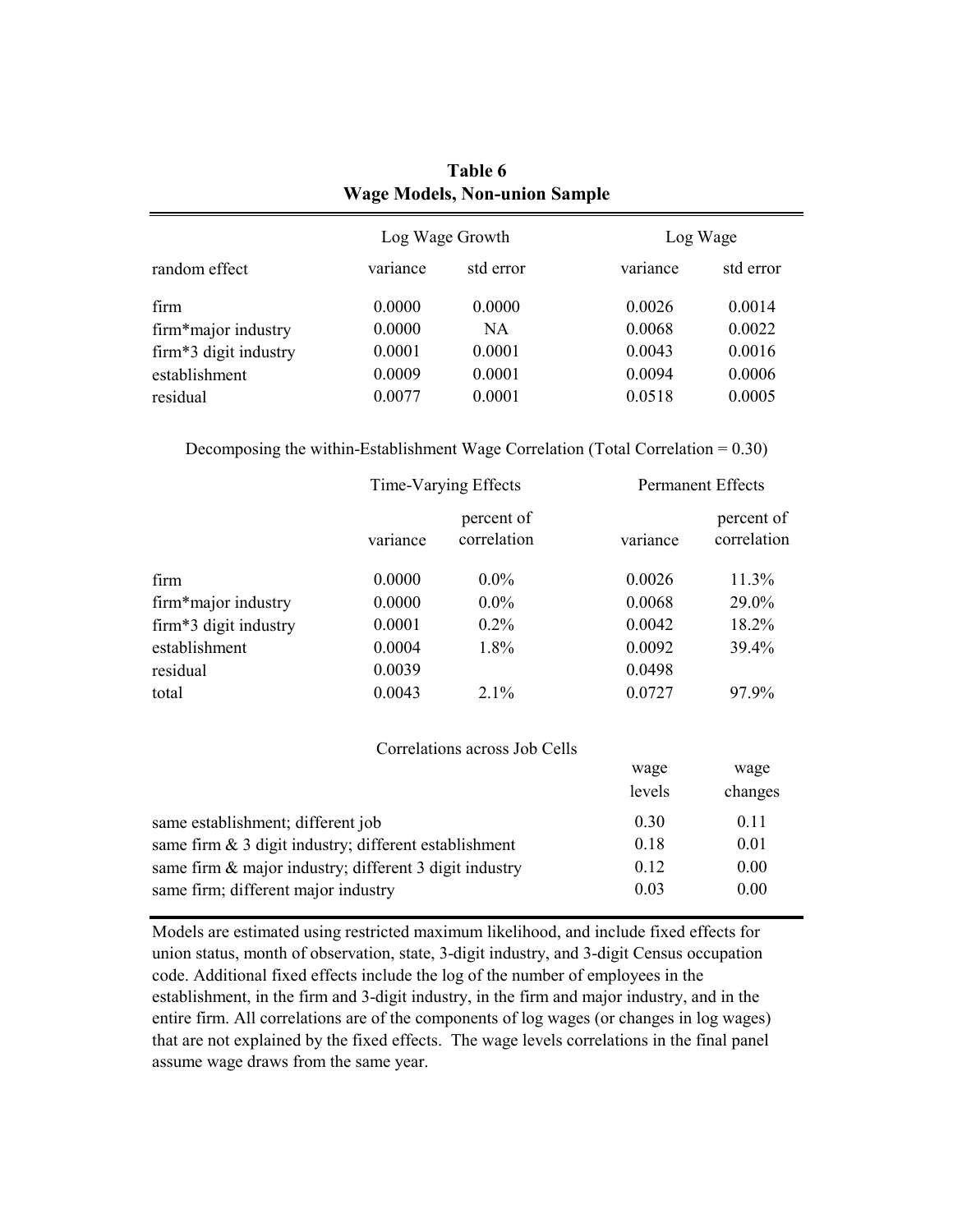## **Employment-Change Model with Random Firm, Random Firm within 3-Digit Industry, and Random Establishment Effects Table 7**

| random effect         | variance | std error | percent of<br>correlation |
|-----------------------|----------|-----------|---------------------------|
| firm                  | 0.0008   | 0.0011    | $3.1\%$                   |
| firm*3 digit industry | 0.0043   | 0.0014    | 17.1%                     |
| establishment         | 0.0201   | 0.0011    | 79.8%                     |
| residual              | 0.1589   | 0.0013    |                           |

Dependent Variable: Percentage Change in Employment for the Job Cell

#### Employment-Change Correlations across Job Cells

| same establishment                                        | 0.14 |
|-----------------------------------------------------------|------|
| same firm $\&$ 3 digit industry; different establishments | 0.03 |
| same firm; different establishments $\&$ 3 digit industry | 0.00 |

Model is estimated using restricted maximum likelihood, and includes fixed effects for union status, month of observation, state, 3-digit industry, and 3-digit Census occupation code. All correlations are of the components of employment changes that are not explained by the fixed effects.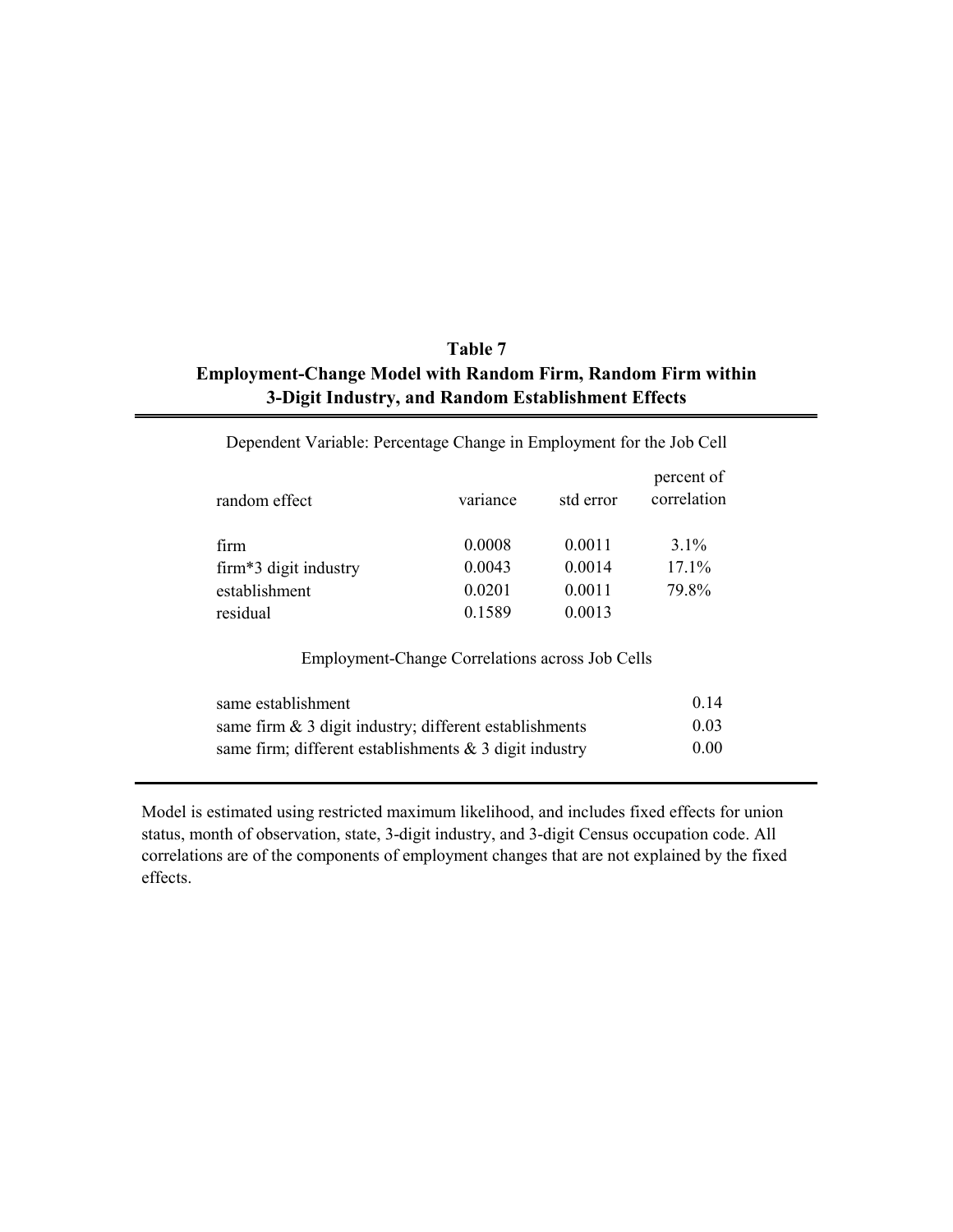## **Table 8 Employment-Change Model using Establishment Data with Random Firm and Random Firm within 3-Digit Industry Effects**

| random effect                                               | variance | std error | percent of<br>correlation |
|-------------------------------------------------------------|----------|-----------|---------------------------|
| firm                                                        | 0.0008   | 0 0 0 1 1 | $14.7\%$                  |
| firm*3 digit industry                                       | 0.0046   | 0 0 0 1 4 | 85.3%                     |
| establishment                                               | 0.0451   | 0.0012    |                           |
| <b>Employment-Change Correlations across Establishments</b> |          |           |                           |
| same firm and same 3-digit industry                         |          |           | 011                       |
| same firm but different 3-digit industries                  |          |           |                           |

Dependent Variable: Percentage Change in Employment for the Establishment

Model is estimated using restricted maximum likelihood, and includes fixed effects for month of observation, state, and 3-digit industry. All correlations are of the components of employment changes that are not explained by the fixed effects.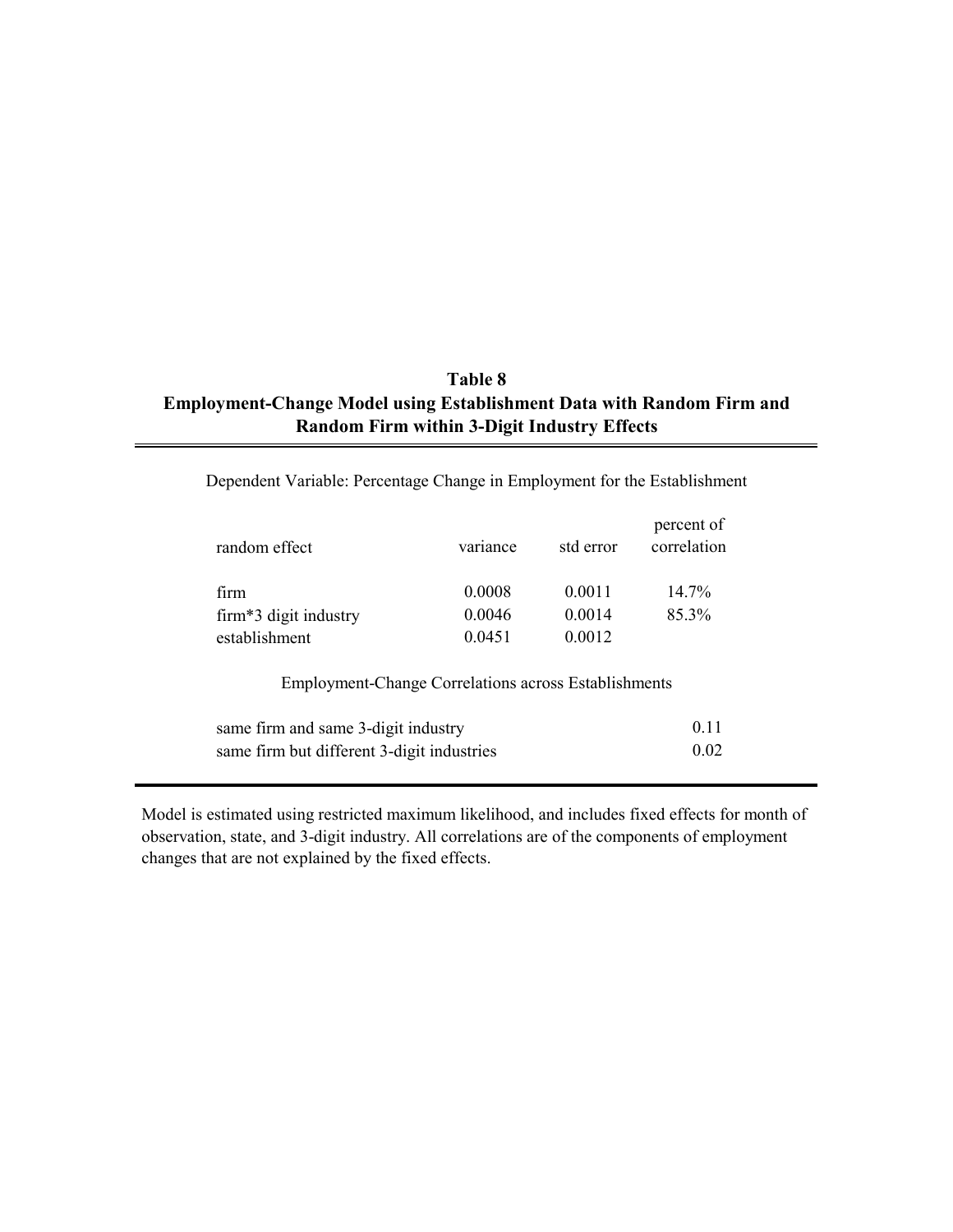# Figure 1: Stylized Structure of a Large Multi-Industry Firm

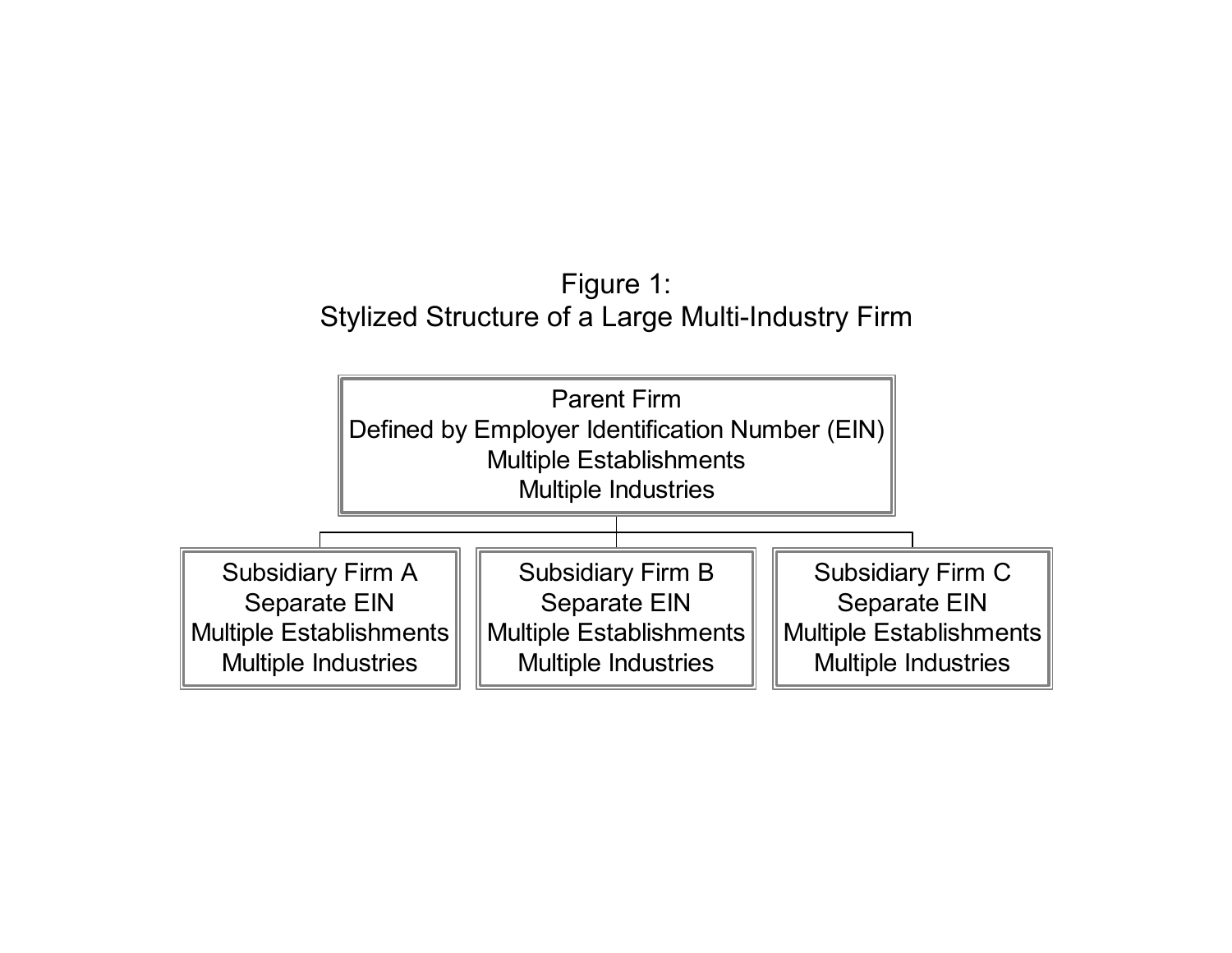



**Average occupation effects for the industries in the rest of the firm**